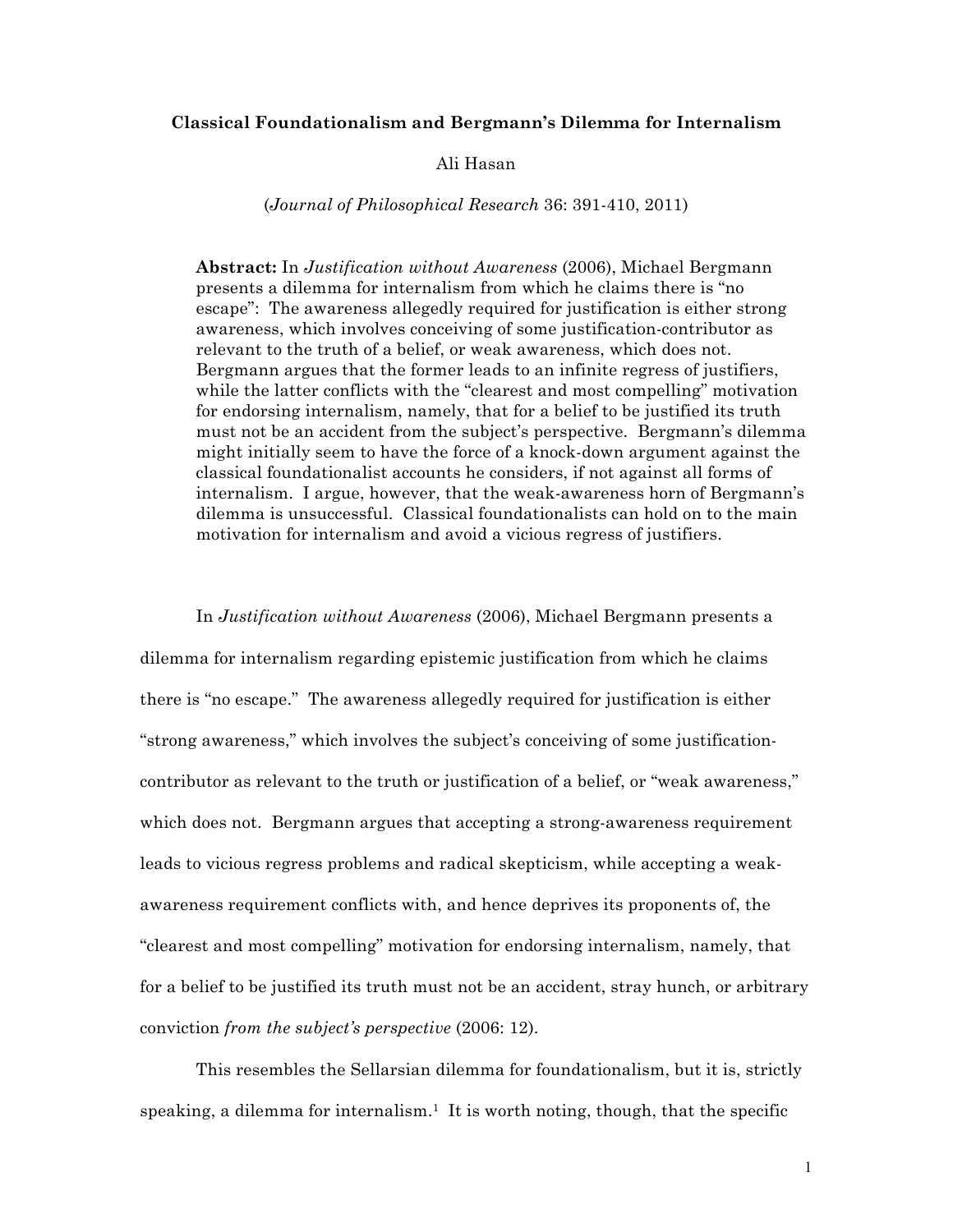internalists Bergmann deploys his argument against—Fumerton (1995), McGrew (1995, 1999), BonJour (2003), and Fales (1996)—are all classical foundationalists.2 His focus on these classical foundationalists is motivated in part, I take it, by their explicit attention to the Sellarsian dilemma or similar regress problems in clarifying and defending their views. Bergmann claims that these internalists cannot avoid his own dilemma, whether or not their responses to the Sellarsian dilemma are successful (2006: 25). His dilemma is an improved attack that might initially seem to have the force of a knock-down argument against classical foundationalism, if not against all forms of internalism. I argue, however, that the weak-awareness horn of the dilemma is unsuccessful. Classical foundationalists can hold on to the main motivation for internalism and avoid a vicious regress of justifiers.<sup>3</sup>

# **I. UNDESTANDING INTERNALISM AND WHY IT IS HELD**

Bergmann offers the following as the "canonical formulation" of a minimal internalist requirement.4

*The Awareness Requirement:* S's belief B is justified only if (i) there is something, X, that contributes to the justification of B—e.g. evidence for B or a truth indicator for B or the satisfaction of some necessary condition of B's justification—and (ii) S is aware (or potentially aware) of X. (Bergmann 2006: 9)

Of course, many internalists will accept a stronger requirement, but Bergmann introduces a minimal version so that his dilemma has a very broad target. Note that what is required is awareness of *some* justification-contributors, broadly conceived, not all. Indeed, requiring awareness of all justification-contributors or conditions of justification leads to a vicious regress.5 Note also that according to the above requirement, S must be aware *or potentially aware* of some justification-contributor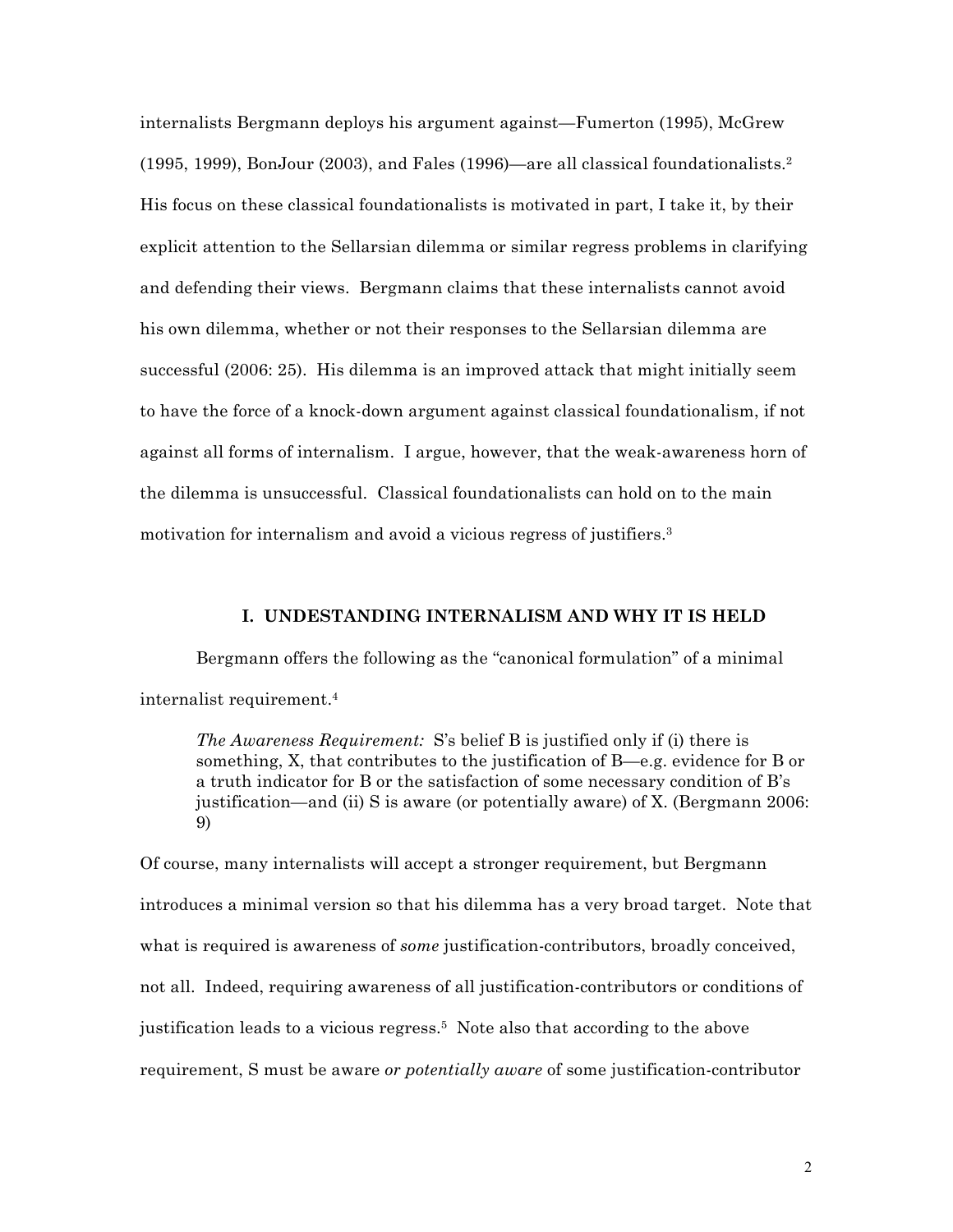X, where Bergmann takes potential awareness to involve the ability to become

aware of X on the basis of reflection alone.

The main motivation for the awareness requirement is provided by reflection

on examples like BonJour's famous case of Norman:

Norman, under certain conditions which usually obtain, is a completely reliable clairvoyant with respect to certain kinds of subject matter. He possesses no evidence or reasons of any kind for or against the general possibility of such a cognitive power or for or against the thesis that he possesses it. One day Norman comes to believe that the President is in New York City, though he has no evidence either for or against this belief. In fact, the belief is true and results from his clairvoyant power under circumstances in which it is completely reliable. (BonJour 1985: 41)

BonJour thinks it is intuitively obvious that Norman is not justified, and that this is because Norman fails to satisfy an awareness requirement; while the truth of his belief is not an accident from the standpoint of an external observer, "[f]rom his perspective it *is* an accident that the belief is true" (44). Bergmann summarizes the objection thus:

*The Subject's Perspective Objection (SPO)*: If the subject holding a belief isn't aware of what the belief has going for it, then she isn't aware of how its status is any different from a stray hunch or an arbitrary conviction. From that we may conclude that from her perspective it is an accident that her belief is true. And that implies that it isn't a justified belief. (Bergmann 2006: 12)

The basic intuition to be wrung from such cases is that a belief that *p* can be justified only if from the subject's perspective  $p$  is true, likely, or more likely than its denial—only if, in other words, the subject is in some sense aware (implicitly or explicitly, actually or potentially) of the truth or likelihood of *p*. Of course, the proposition that the President is in New York is true from Norman's perspective in the purely psychological sense that he accepts its truth, but this does not make an *epistemic* difference, and Norman cannot go from being unjustified to being justified merely by becoming more confident in his belief. What Norman intuitively requires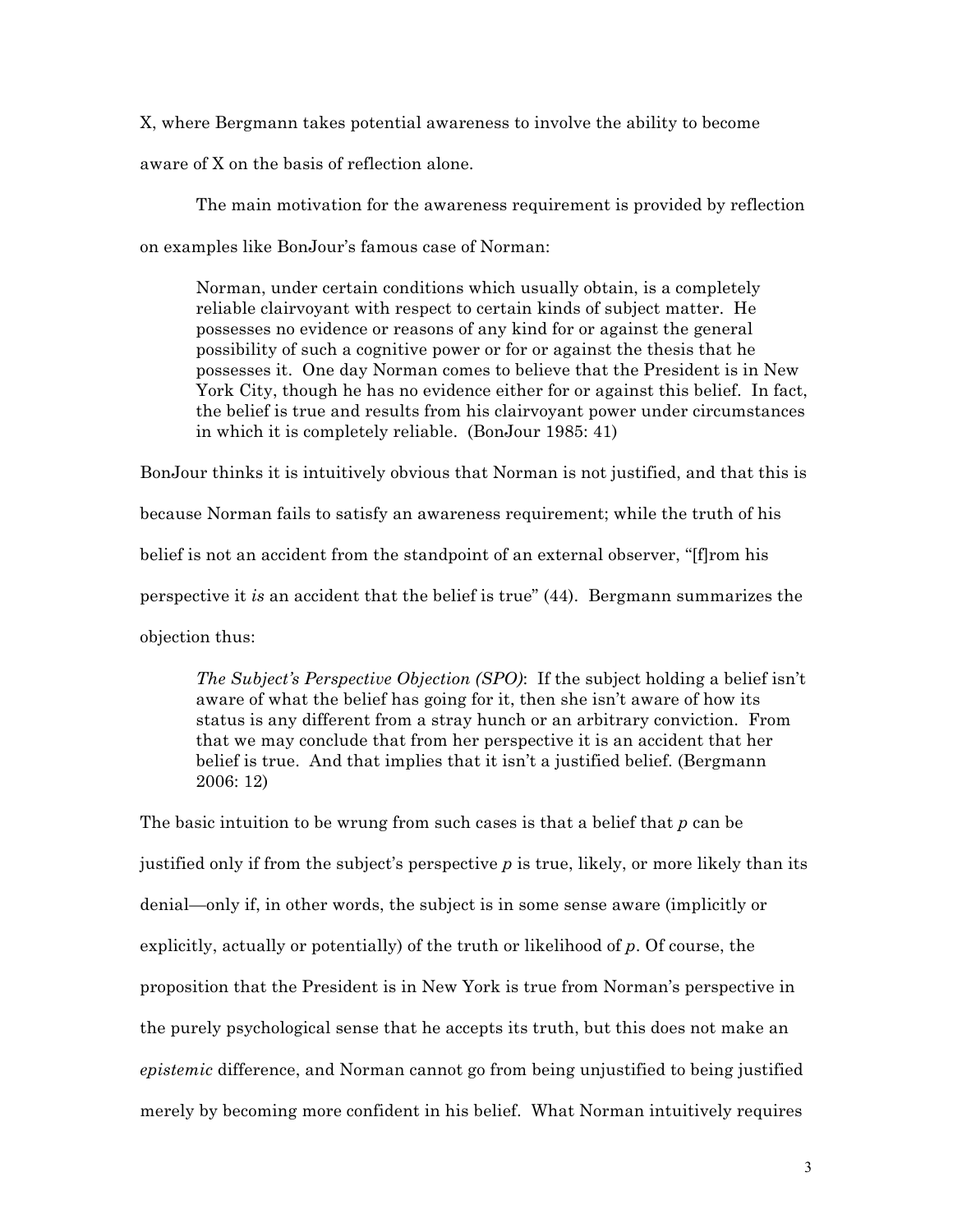for his epistemic perspective on the proposition to improve is an awareness of a good reason or good evidence to think that the proposition is true. He probably also requires some sort of awareness of the relevance of the reason or evidence to the proposition's truth. It is because he lacks some such awareness of truth-conducive reasons that his perspective on the truth of this belief is no better than his perspective on a guess, stray hunch, or arbitrary conviction.

It is important not to build too much into the SPO insofar as it is motivated by cases like that of Norman, and Bergmann's statement of the SPO above is appropriately vague enough to leave open exactly what sort of awareness is required. That the subject must be aware of what the belief has going for it, that she must be aware of truth-conducive reasons or suitable justification-contributors, that the belief or proposition believed must be true from her perspective, etc., does not trivially entail that she must conceive of the belief as justified or as having some positive epistemic status, or indeed form any higher-order beliefs or judgments about that belief.6

### **II. THE DILEMMA**

Bergmann distinguishes between "strong awareness," which involves conceiving of a justification-contributor that is the object of awareness as relevant in some way to the appropriateness, justification, or truth of the belief, and "weak awareness," which does not. Weak awareness may involve concepts, and may even involve conceiving of what is in fact a justification-contributor in various ways short of conceiving it as relevant to the truth or justification of the belief. The dilemma then proceeds as follows7: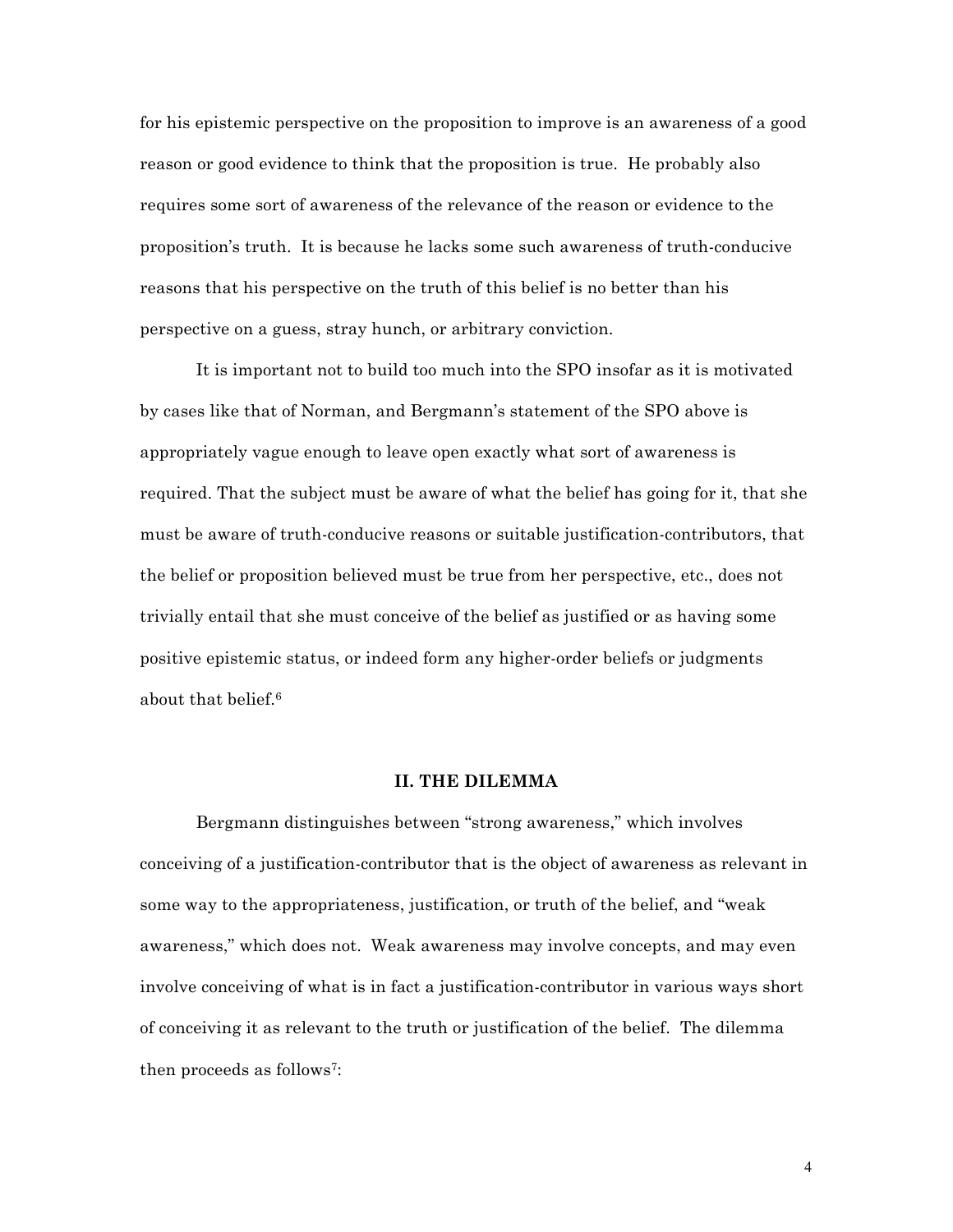- 1. An essential feature of internalism is that it makes a subject's actual or potential *awareness* of some justification-contributor a necessary condition for the justification of any belief held by that subject.
- 2. The awareness required by internalism is either *strong* awareness or *weak* awareness.
- 3. If the awareness required by internalism is strong awareness, then internalism has vicious regress problems leading to radical skepticism.
- 4. If the awareness required by internalism is weak awareness, then internalism is vulnerable to the SPO, in which case internalism loses its main motivation for imposing the awareness requirement.
- 5. If internalism leads to radical skepticism, then it should not be endorsed.
- 6. If internalism loses its main motivation for imposing the awareness requirement (i.e. avoiding the SPO), then it should not be endorsed.
- 7. Therefore, we should not endorse internalism.

In this paper I argue against the weak-awareness horn of the dilemma, premise 4. I show that there are versions of internalism that accept only the weak awareness requirement but that are not vulnerable to the SPO, or at least that Bergmann has not shown otherwise. But first, let us briefly discuss Bergmann's defense of the strong-awareness horn of the dilemma, premise 3.8 This will help clarify what Bergmann is—and isn't—arguing for.

Why, according to Bergmann, does grabbing the strong-awareness horn lead to a vicious regress? If the strong-awareness requirement holds, then, for my belief B to be justified, I must be actually or potentially aware of some justificationcontributor X, and actually or potentially conceive of X as relevant in some way to the truth or justification of B.

Suppose first that the awareness must be actual; I must actually be aware of X, and actually conceive of X as relevant to the truth or justification of B. Call the latter act of conceiving C. This act C must also be justified or rational if the belief B that relies upon it is to be justified as well, even if C does not quite amount to a fullblown belief; as Bergmann points out, it would be odd to require justification for beliefs but not for the application of concepts (17). So, in order to be justified in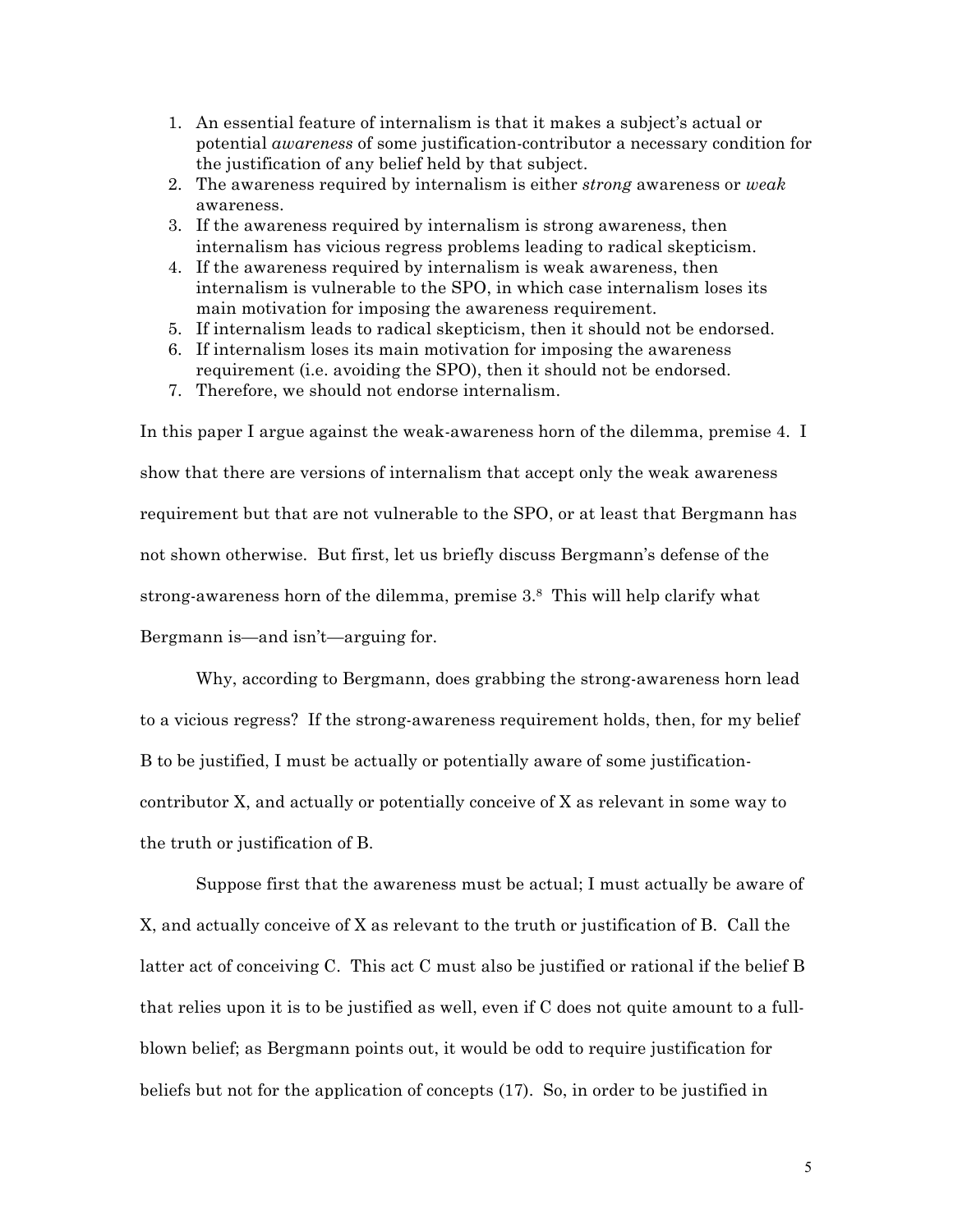applying C, I must be aware of some contributor  $X^*$  to the justification of C, and I must conceive of X\* as relevant to the correctness or justification of C; that is, I must conceive of  $X^*$  as relevant to the correctness or justification of conceiving X as relevant to the truth or justification of B. But again, this more complex act of conceiving—call it C\*—must itself be justified. So I must be aware of some justification-contributor  $X^{**}$ , and conceive of  $X^{**}$  as relevant to the correctness or justification of C\*…. This appears to lead to a regress of increasingly complex kinds of awareness. To be justified in *any* belief, I will have to be justified in an infinite number of beliefs or concept-applications that get more complicated the further we get in the regress.

What if we only require *potential* strong awareness? Things will hardly be better. I will not need to actually apply an infinite number of concepts of everincreasing complexity, but, for every concept I justifiedly apply, I will need to be able by reflection alone to apply each of an infinite number of concepts of ever-increasing complexity. This is an ability I do not have.<sup>9</sup>

Why should we not endorse an internalist view that leads to this sort of "radical skepticism" (premise 5)? After all, as Bergmann is well aware, internalists like Fumerton (1995:80-1) deny that skeptical implications of a theory of justification generally or automatically discredit it; even if we don't have good reasons for many of our beliefs, including beliefs regarding the external world, it doesn't follow that we don't need good reasons for our beliefs to be justified.

But it's *another thing* to think that, in order for any beliefs to be justified, the person holding it must have (or have the ability to form) an infinite number of beliefs of ever-increasing complexity. For in that sort of case, the problem isn't merely that the requirement has skeptical implications. It's also that the requirement just seems excessive, especially when put so bluntly. (Bergmann 2006: 22)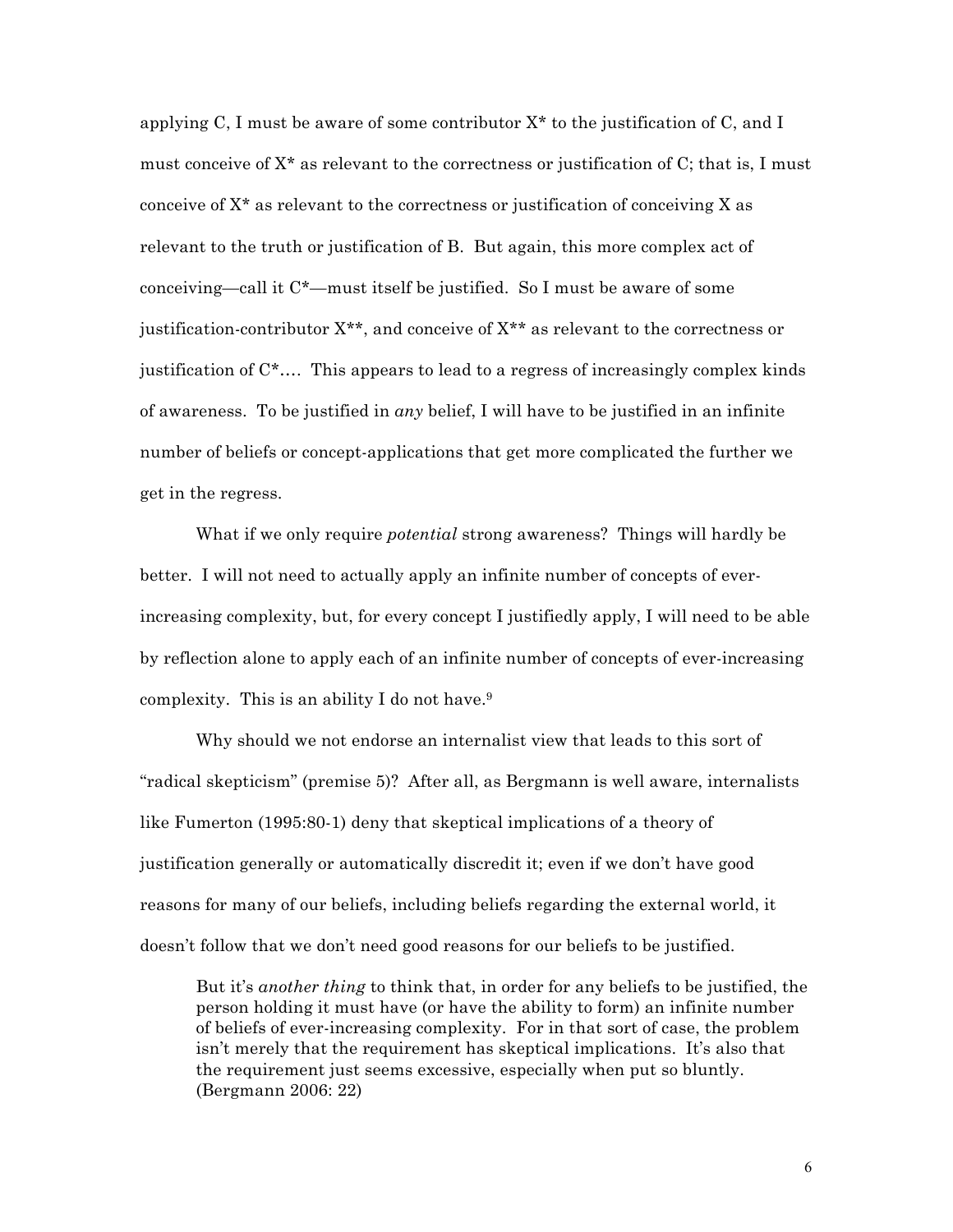Indeed, it seems to me that requiring an infinite chain or infinite tree of justifying beliefs is excessive enough, let alone one that has increasingly complex justifying beliefs the further back the regress goes. And the skeptical implication is nothing less than global: no belief, however simple or modest its content, could be justified in the internalist sense. Bergmann's challenge to the internalist is thus not that of avoiding skepticism regarding the external world—he is willing to set aside this concern for the sake of argument—but rather, that of avoiding vicious regress problems and global skeptical implications. Thus, in the present context, we cannot dismiss a version of internalism because it leads to the conclusion that we do not know (or justifiably believe) nearly as much as we thought.10 It will be important to keep this in mind below.

# **III. THE WEAK-AWARENESS HORN**

Let us turn to Bergmann's defense of premise 4, the weak-awareness horn of the dilemma.

Suppose someone had an externalist view according to which it is necessary and sufficient for the justification of a belief that it be produced by a reliable belief-forming process. And suppose that Jack's belief B is produced by a belief-forming process token of a relevant process type that is, in fact, reliable (call this process token "RP"). Now imagine that a proponent of this reliabilist view sees that the SPO counts against her position and takes that to be a good objection. She decides to add to her account of justification the requirement of being [conceptually or nonconceptually]<sup>11</sup> aware of the reliable process token in question…. (2006: 20)

Bergmann continues:

Will that pacify those who endorse SPO?

It shouldn't. For…Jack can be [conceptually or nonconceptually] aware of RP without conceiving of RP as relevant at all to the appropriateness of his belief. According to the SPO, if Jack does not conceive of RP as something relevant to the appropriateness of his belief then, even if RP *is* relevant to the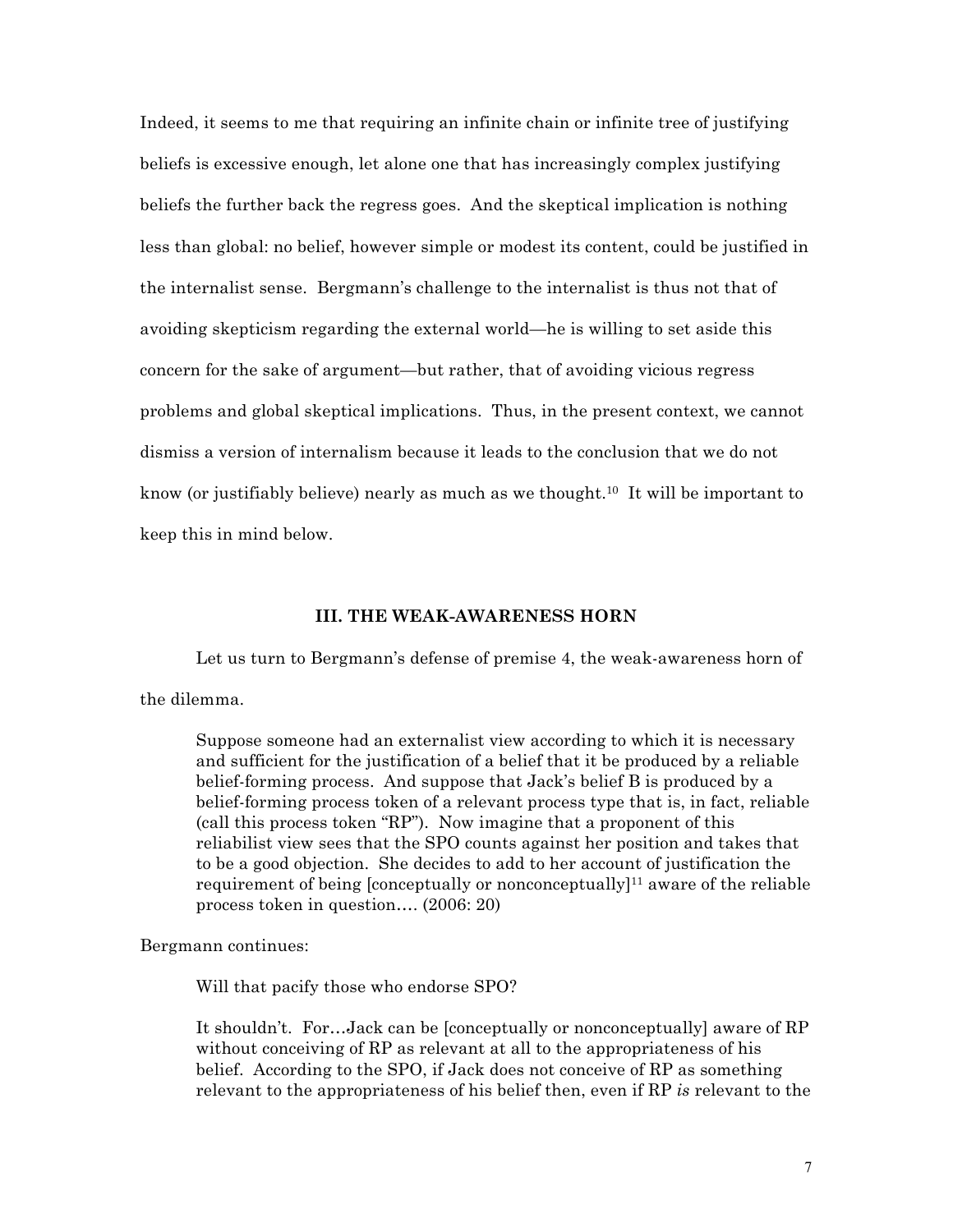appropriateness of his belief, it is an accident from Jack's perspective that his belief is true. (2006: 20)

Let's call this the case of "reliable Jack." So the idea is that since Jack does not conceive of RP as relevant to the appropriateness or truth of his belief, it remains an accident from his perspective that the belief is true.

Bergmann illustrates the problem by applying the dilemma to examples of introspective and perceptual belief (2006: 26-9). Consider the latter (we will turn to introspective belief below). Suppose that someone, let's call him "perceptual Jack," believes correctly that there is a large white ball before him (call this belief "B1"). Suppose that he is nonconceptually or conceptually (but not strongly) aware of a token of the type of visual experience a normal subject would have while looking at a white ball in standard conditions (call his visual experience "WB"), and that his belief is caused by WB. Bergmann says that "according to the proponents of the SPO, it's the case that *from Jack's subjective perspective* it is an accident that B1 is true" (2006: 27). So long as "Jack is only *non*conceptually aware of WB" or in any case "applies only concepts other than ones like *being indicative of B1's truth or being a contributor to B1's justification or being in some way relevant to the appropriateness of holding B1*, B1's truth will, according to the SPO, be an accident from the subject's perspective"  $(2006: 27).<sup>12</sup>$ 

It is important to understand the nature of Bergmann's argument. The SPO demands awareness of something that contributes to a belief's truth or justification. It does not explicitly require that this awareness be conceptual. So, while Bergmann's discussion of the above examples sometimes seems to suggest otherwise, the point is surely not that the SPO simply *entails* that a belief's truth is an accident from the perspective of a subject who does not *conceive* of some fact as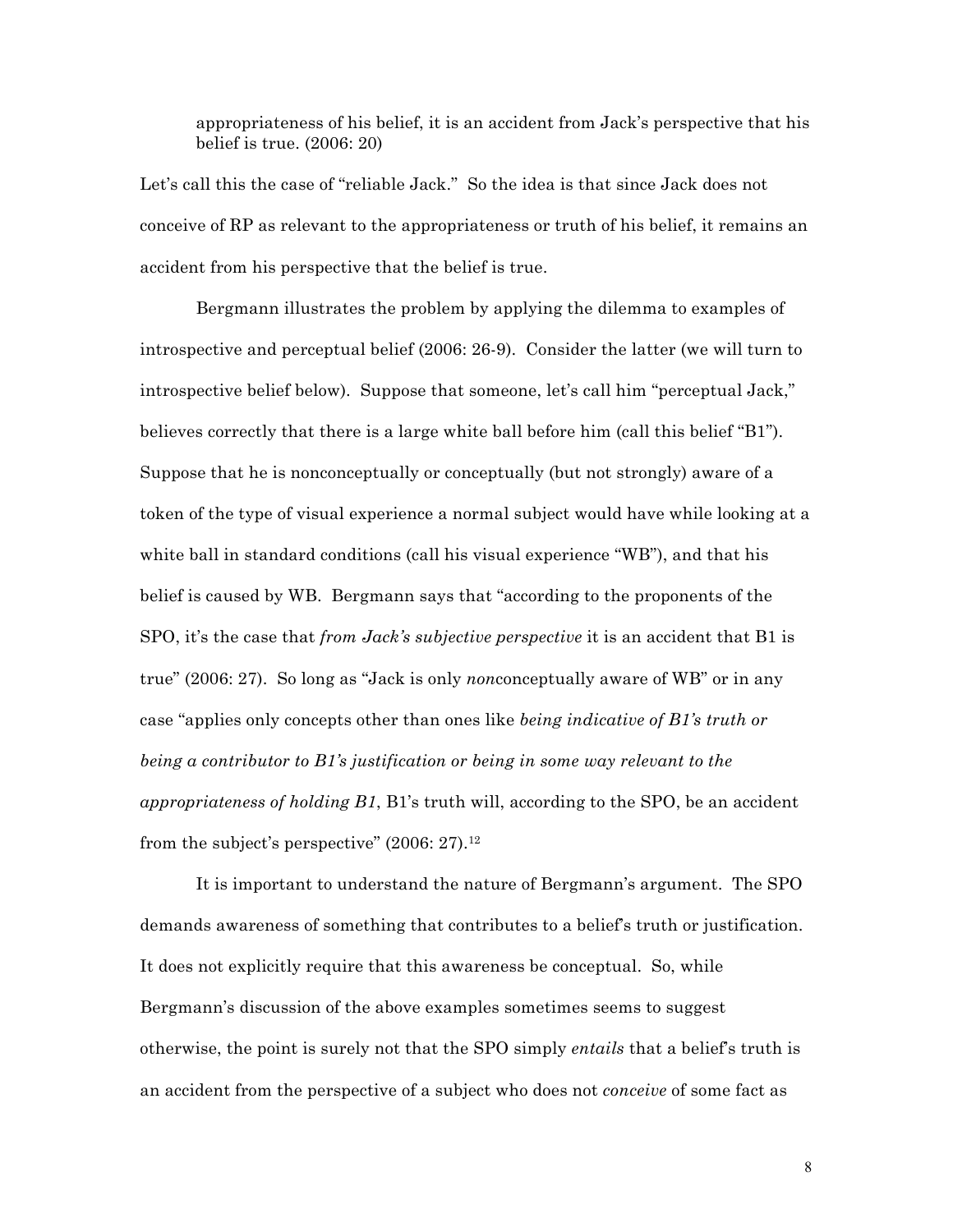relevant to its truth. Instead, we should understand Bergmann as providing some good examples which show that certain kinds of weak awareness will not capture the spirit of the SPO, examples that challenge the weak-awareness internalist to explain what form of awareness (short of strong awareness) could possibly satisfy the central intuition expressed by the SPO. Jack is aware of something (RP or WB) that is in some broad sense relevant to the truth of his belief (B or B1 respectively), and yet we still have the intuition that the truth is no better than accidental from his perspective. So, awareness of something that happens to be a cause or reliable producer of the belief is not sufficient for the belief's truth to be non-accidental from his perspective. What else does Jack need? One possibility would be to say that Jack needs strong awareness—for example, awareness that involves conceiving of RP or WB as a relevantly reliable or truth-conducive process—and it is perhaps difficult to see, at least initially, what else would work. This difficulty suggests that *weak* awareness is no better than *no* awareness.

Bergmann's examples thus raise a challenging question for internalists, namely, what kind of weak awareness could possibly make the relevant difference to the subject's perspective? In the remainder of this paper, I will answer this challenging question, showing that some forms of classical foundationalism avoid the SPO. By answering it, I will show that Bergmann was wrong to conclude that the SPO could be avoided only by strong awareness. In section IV, I defend Fumeton's view against the SPO. In section V, I defend McGrew's account of demonstratively formed beliefs against the SPO. Finally, in section VI, I offer an explanation for why some might be tempted to think that avoiding the SPO requires something like strong awareness.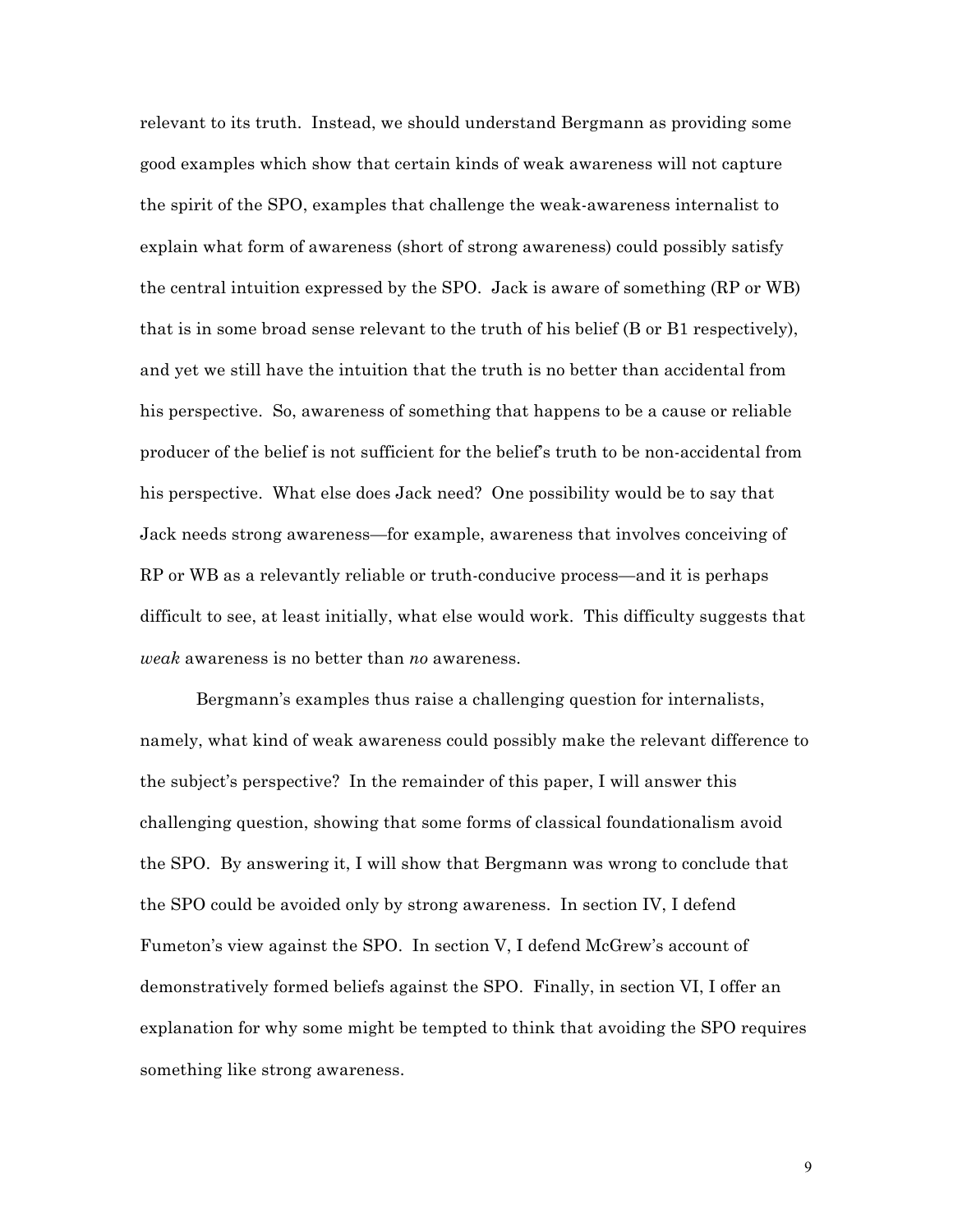## **IV. ACQUAINTANCE WITH CORRESPONDENCE**

According to Fumerton, a belief that *p* is basic or foundationally justified if and only if the subject is acquainted with some thought that *p*, acquainted with the fact p, and acquainted with the correspondence between the thought that *p* and the fact p.13 A *fact* is *not* to be regarded as propositional or linguistic; a fact is "a nonlinguistic complex that consists in an entity or entities exemplifying properties" (1995: 73). Facts are not true or false, they just are. Fumerton regards both acquaintance and correspondence as *sui generis* relations; acquaintance with correspondence or with anything else should not be understood as a conceptual act or an intentional relation. Acquaintance is a relation between the self or mind and some fact; to be acquainted with a fact is to have that fact itself directly before one's mind, and one cannot be acquainted with a fact that does not exist.

Bergmann interprets acquaintance with correspondence as a kind of "nonconceptual awareness," and says it is a little difficult to make sense of nonconceptual awareness of correspondence as opposed to nonconceptual awareness of something like pain, but grants it for sake of argument (2006: 30). But if he does grant it, then it seems that the addition of a nonconceptual awareness of correspondence *can* make the relevant kind of difference to the subject's perspective. Suppose that I am acquainted with my having a headache, acquainted with the thought that I have a headache, and acquainted with the correspondence between my thought and what it purports to describe, between the thought that I have a headache and my having a headache. Prima facie, it seems to just be overkill to now require that I also *conceive* of my headache *as relevant to the truth or justification of my belief* that I have a headache in order for the belief's truth to be non-accidental from my perspective. After all, if I am *directly aware* of the correspondence between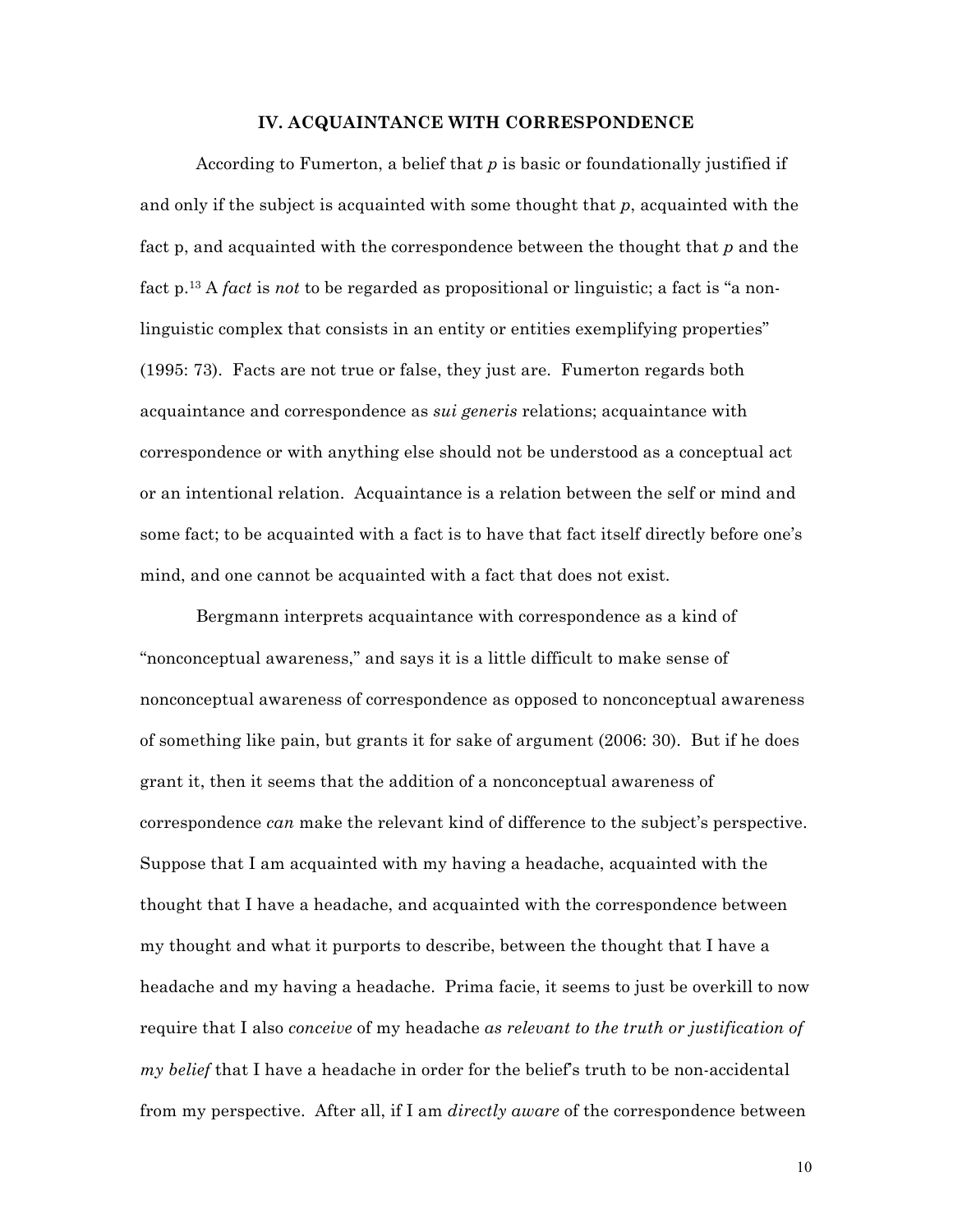a thought and a fact then everything constitutive of the thought's being true is there directly before my mind (Fumerton 1995: 74). Why require any more for the belief to be true from my perspective in a way that makes a difference to justification?

Bergmann objects to Fumerton's view, saying that Jack can be appeared to redly, believe that he is appeared to redly, and be nonconceptually aware of the correspondence between the belief and the experience

*even if he has no idea* that the relation of correspondence holds between these two items (again, this is because nonconceptual awareness is the sort of thing that can occur without the application of *any* concepts). Thus, Jack's belief…can satisfy Fumerton's requirements even if he conceives of his being appeared to redly as no more relevant to [his belief] than is the mild pain in his left knee. It is, therefore, exceedingly difficult to see how these direct acquaintances improve things *from Jack's subjective perspective*. (Bergmann 2006: 30)

Let's distinguish between two sorts of cases that Bergmann might have in mind: (a) Jack has some *positive act of conceiving* being appeared to redly *as no more relevant to his belief than the mild pain*; (b) Jack *does not conceive* of his being appeared to redly as relevant to his belief. Consider the latter first. If introspective Jack literally has *no concept* regarding the correspondence, or *does not conceive* of his being appeared to redly as relevant in any way to his belief that he is being appeared to redly, then, *a fortiori*, he does not conceive of it as more relevant than the mild pain in his left knee. But again, as Fumerton (1995: 74) points out, when everything constitutive of a thought's being true is directly before my mind, I have an ideal perspective on its truth, and it is unclear why any conceptualization of this correspondence is required.

What about interpretation (a)? It seems possible that Jack actually be directly aware of the correspondence between his being appeared to redly and the thought that he is appeared to redly, and yet conceive of his experience as an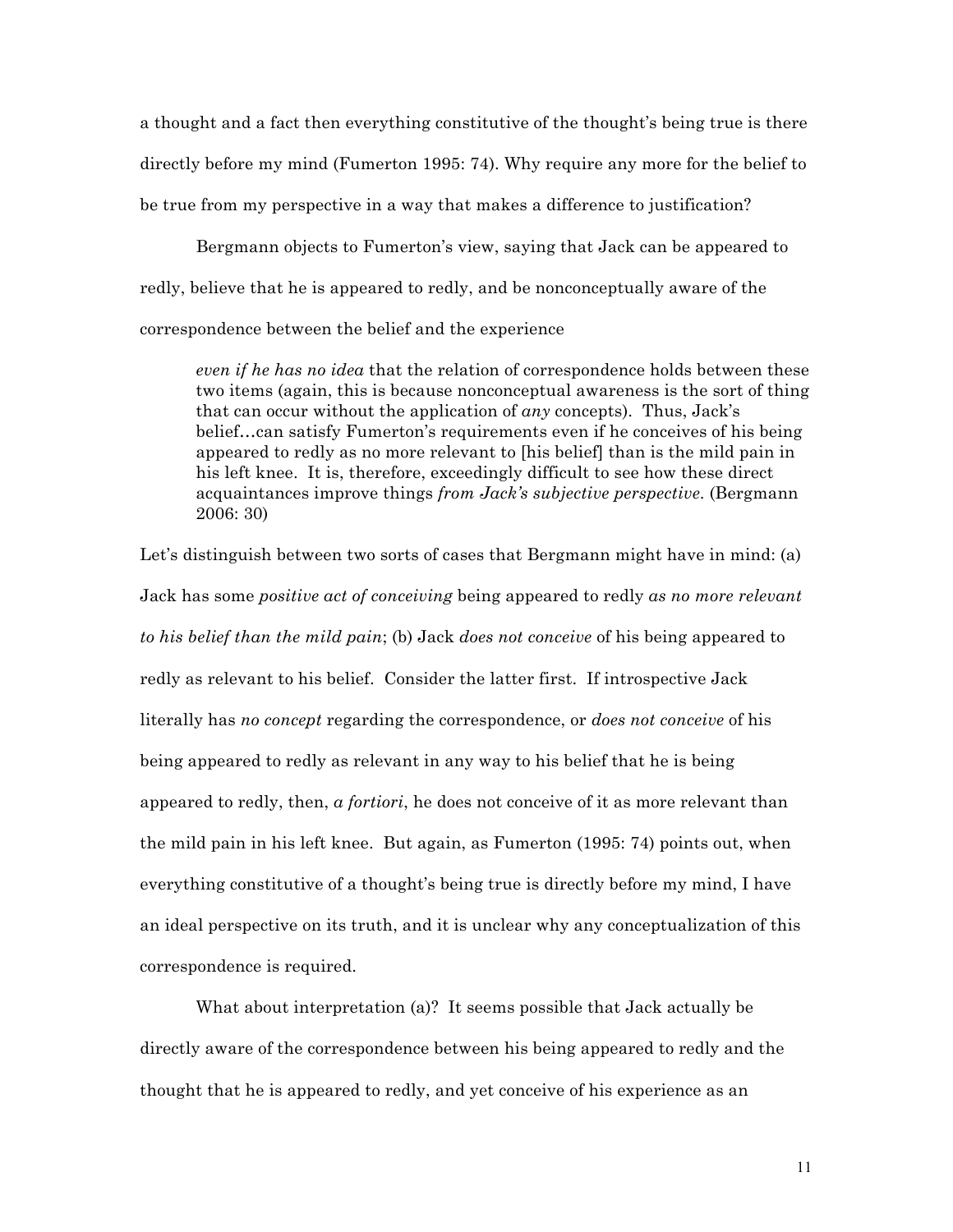experience of mild pain. Or consider a possibility Bergmann raises in a nearby passage (2006: 28). It seems that Jack could (perhaps under the influence of a philosophically astute prankster) actually conceive of his experiences as epistemically irrelevant to his belief that he is being appeared to redly, or as no more relevant than the mild pain in his left knee. Doesn't this show that the nonconceptual awareness underlying cannot make a difference to the subject's epistemic perspective?

No. Whether the meta-belief that his experience is irrelevant to his firstorder belief is treated (i) as a defeater of his justification for the first-order belief, or (ii) as having very little or no effect on the epistemic status of his first-order belief, acquaintance with correspondence can still make a difference to Jack's epistemic perspective. Indeed, Bergmann's own discussion of defeaters suggests such replies, and the view he defends (or at least a natural extension of it) seems to support  $(i)$ .<sup>14</sup> Consider the following two "no-defeater" conditions on justification, the no-believeddefeater condition, and the no-justified-believed-defeater condition:

NBDC: S's belief B is justified only if S doesn't take B to be epistemically inappropriate (2006: 163).

NJBDC: S's belief B is justified only if S doesn't *justifiedly* take B to be epistemically inappropriate (or, more plausibly perhaps, only if S doesn't take B to be epistemically inappropriate with *as much justification* as S has for B).

One can take a belief B to be epistemically inappropriate if one takes oneself to have good reasons or good evidence for the falsity of B, or one takes the source or ground on which the belief is based to be untrustworthy (Bergmann 2006: 163). Bergmann accepts NBDC and argues against the view that only beliefs that are to some degree justified can be defeaters. Suppose, for example, that you believe that you have hands on the basis of sensory experience, but you also come to believe that you are a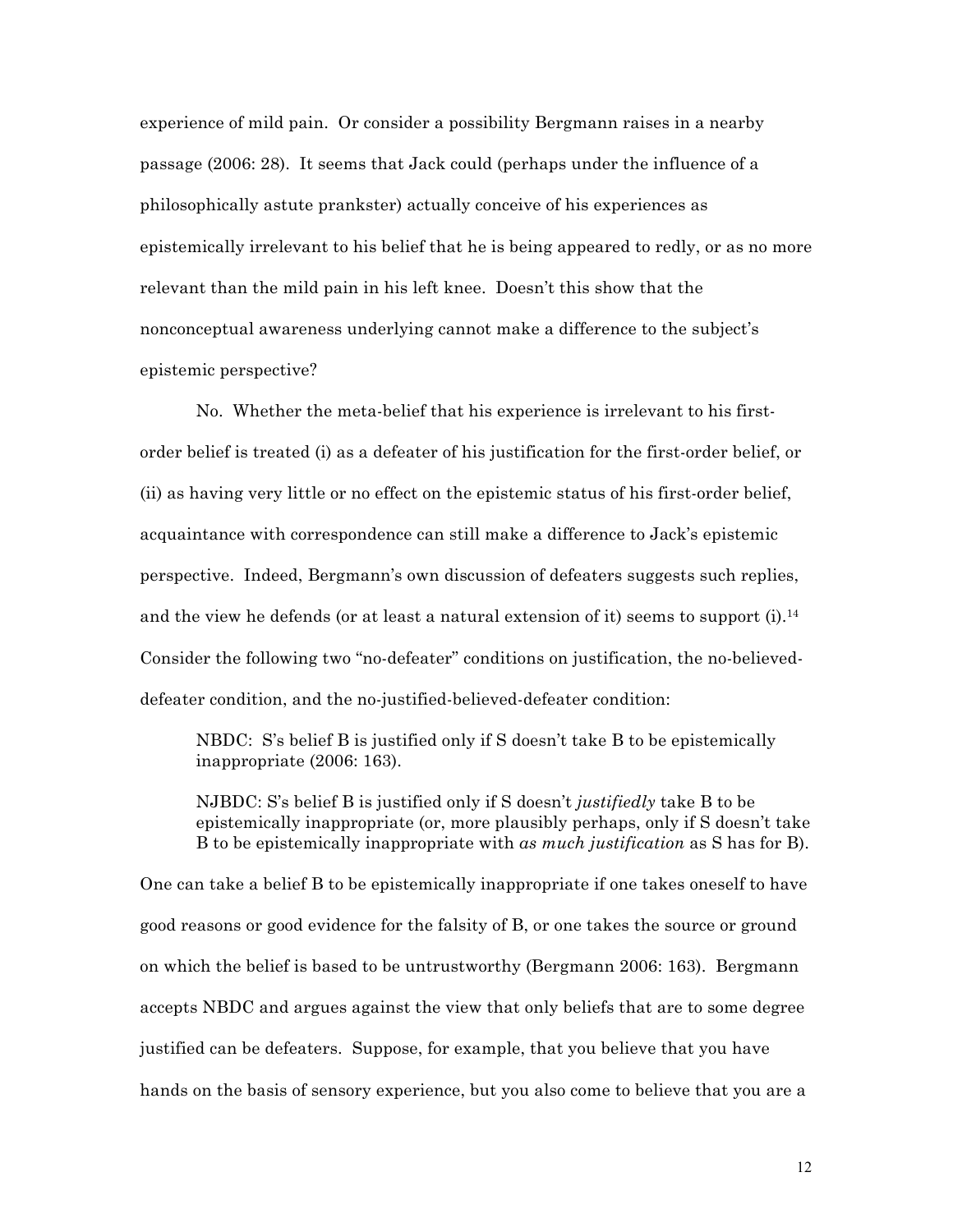brain-in-a-vat, and you believe that this makes your hand belief epistemically inappropriate. On Bergmann's view, any justification you might have had for the hand belief would be lost or defeated, whether or not the belief that you are a brainin-a-vat is justified (2006: 165). Others, myself included, might deny that an unjustified belief that you are a brain-in-a-vat can take away your justification for believing you have hands. There is some prima facie plausibility to each view, and I am not as confident as Bergmann is that NBDC is correct and that there is no good reason for the restriction. Fortunately, there is no need to settle this difficult issue here. Whether we accept NBDC or not, the acquaintance theorist can reply to the objection pushed in the above passage and continue to insist that acquaintance with correspondence can make a difference to the subject's epistemic perspective.

First, suppose we accept Bergmann's NBDC. Jack's belief that his experience is epistemically irrelevant to his first-order belief that he is appeared to redly seems to amount to a belief that the basis of his first-order belief is untrustworthy and so epistemically inappropriate. So, by NBDC, Jack's first-order belief that he is appeared to redly lacks justification. The acquaintance theorist can reply to Bergmann that Jack's first-order belief is unjustified not because acquaintance with correspondence is not a source of justification, but rather, because that justification is defeated. In other words, it simply doesn't follow from the fact that the proposition is not likely from Jack's perspective when he has the meta-belief that it wouldn't have been likely from Jack's perspective were he to lack the meta-belief just as it doesn't follow from the fact that E1 and E2 do not support P, that E1 doesn't support P.

Alternatively, suppose Bergmann's NBDC is false. If Jack's meta-belief is not justified, or not as justified as the first-order belief, then it does seem plausible that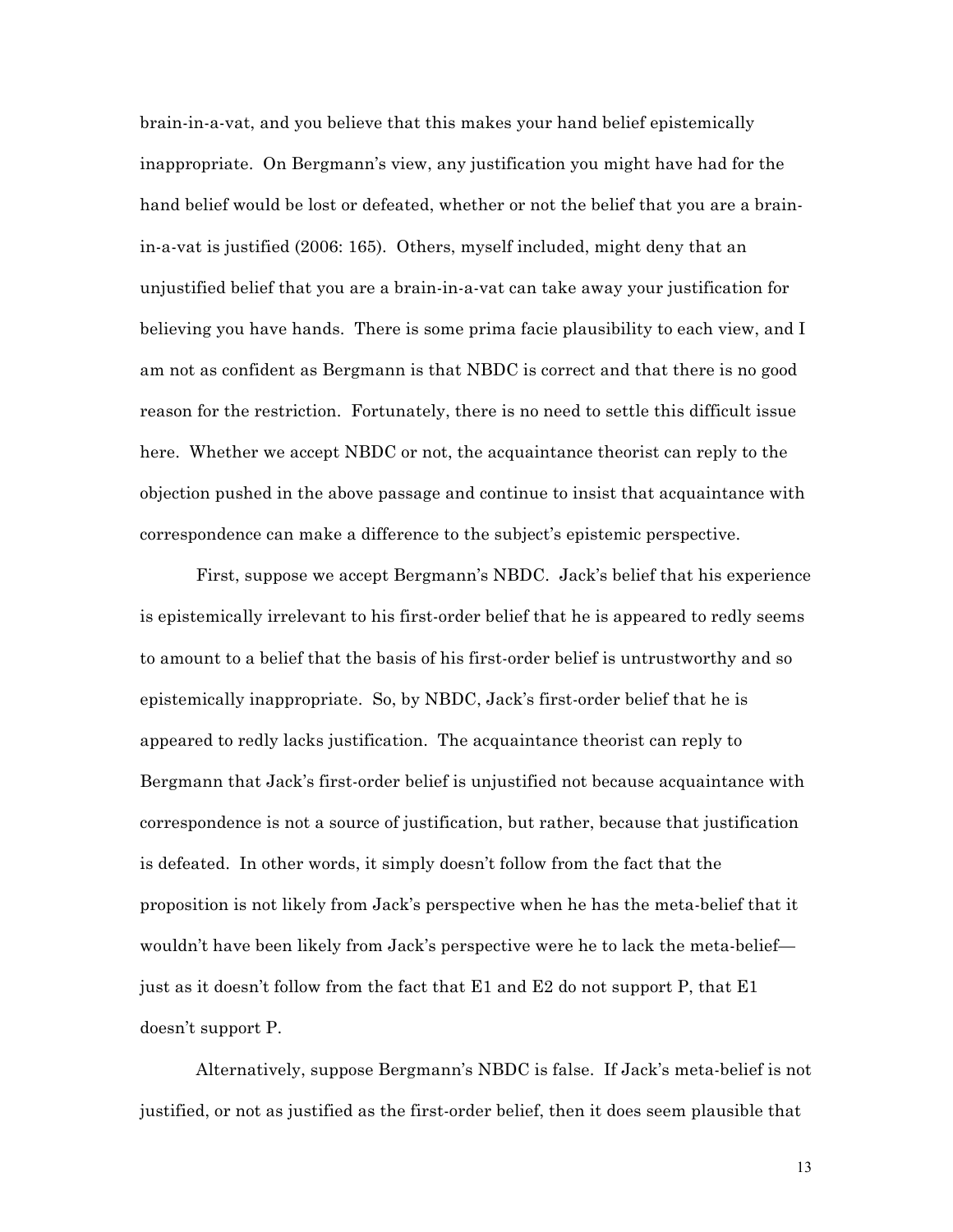the first-order belief is likely from his perspective. Again, when everything constitutive of a thought's being true is directly before my mind, I have an ideal perspective on its truth, and an unjustified or weakly justified conflicting meta-belief isn't going to change that. The account escapes the SPO.

### **V. DEMONSTRATIVELY FORMED BELIEFS**

Bergmann also considers what he calls an infallibilist response to his dilemma that is inspired by the work of Timothy McGrew.15 McGrew defends a "minimum privileged access thesis," according to which "S has privileged access to his current mental states just in the sense that he can refer to them demonstratively, and no one else can do so" (1995: 89). To make the connection between demonstrative reference and demonstratively formed basic beliefs explicit, he introduces a "thesis of indexical embedding": "for any object of mental demonstrative reference it is possible to form a belief in which the indexical of reference stands in as a substantive" (90). We could express the belief roughly by saying that I am having *this* experience, or that I am appeared to *thusly*. McGrew claims that such basic or foundational beliefs are not only justified but guaranteed to be true for the simple reason that, if there were not some object for the demonstrative to refer to, the belief would be empty of content and hence not be a genuine belief at all.

Bergmann complains in passing that even if we grant that we have such infallible, demonstratively formed beliefs, they seem too meager a basis to ground beliefs about the external world  $(2006: 32-3).$ <sup>16</sup> Of course, skepticism about the external world is not the issue he is focusing on; as we have seen, he is trying to saddle the internalist with the requirement of an infinite regress of justifiers, and he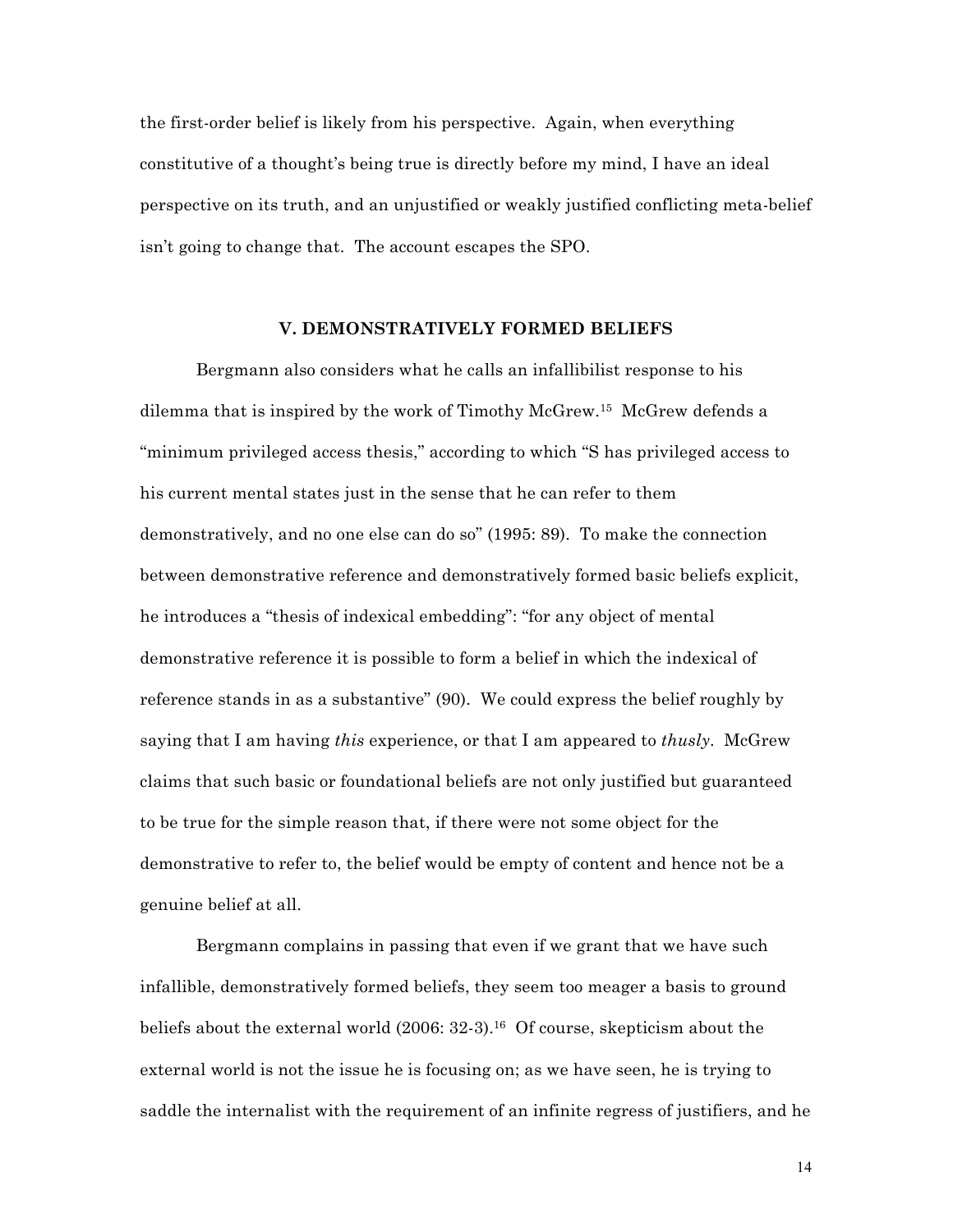grants that one might be an internalist and a skeptic about the external world. So he sets this worry aside and raises the "more relevant worry that infallibilism…isn't an internalist view" (33). All that the version of infallibilism inspired by McGrew says is that a (contingent) foundational belief is justified only if it is impossible for S to believe that *p* when *p* is false, and this says nothing about S's awareness of anything.

However, McGrew's actual view suggests something like the following weakawareness requirement $17$ :

S's basic or foundational belief B (roughly expressible as "I am experiencing *this*" or "I am appeared to *thusly*") is justified only if (i) S is directly aware of or acquainted with some experience or feature of experience, and (ii) the demonstrative in S's belief B refers directly to the experience or experiential feature that is the object of awareness.

The subject is directly aware of or acquainted with some experience or experiential feature and believes of *it*, the direct object of awareness, that it exists or is present. The object of direct awareness is built into the very content of the belief. The requirement seems to be a weak-awareness requirement that is not vulnerable to the SPO. If by virtue of attentive awareness to a particular experience or experiential feature, I can believe of the experience or feature itself that it is or exists, or that I am undergoing it, then the belief's truth is not accidental from my perspective. To put the point differently, for this kind of belief, to genuinely *understand* or *grasp* the content of the belief essentially involves an awareness of its truth-maker; there is really no distinction between grasping the content and grasping the truth-maker, and hence no sense in requiring some further awareness of a relation between them.

It is important to distinguish this view from the standard view of demonstratives. As I will explain in the remainder of this section, failure to do so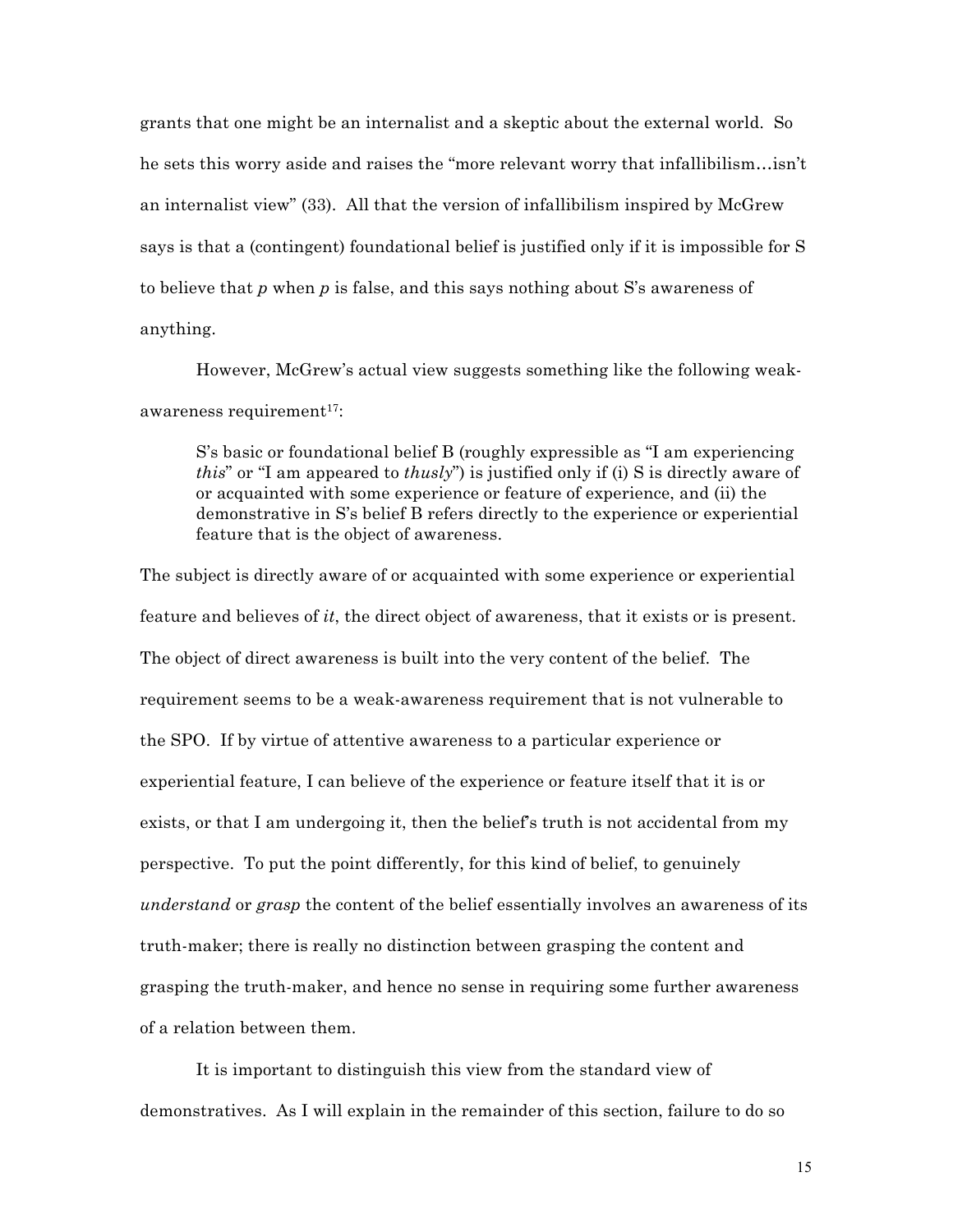can obscure the relevance of what McGrew calls demonstrative concepts to internalist justification, and make it easy to overlook connections to more recent work, by Gertler (2001), Chalmers (2003), and Nida-Rümelin (2004), on the content and epistemic significance of a special class of *phenomenal concepts*. I should stress that what follows is an oversimplified discussion of these views, one that inevitably ignores technical details and important qualifications. My main goal is just to highlight a central feature relevant to internalist justification that is shared by McGrew's demonstrative concepts and phenomenal concepts as the above authors understand them, a feature that demonstrative concepts as usually understood lack.

The standard view is that a demonstrative concept is something like an *indexical*. 18 Consider indexical concepts like *I, here,* and *now*. The reference of these concepts is fixed by the context, by the speaker or thinker's identity, location, and time. On the standard view, the *content* of a token indexical concept is constituted by or essentially tied to the actual referent, much as the content of the concept *water* is constituted by or essentially tied to the actual referent in the environment (at least according to content-externalism about natural-kind concepts).19 The subject can apply these indexical concepts while having little or no awareness of the actual identity, location, and time, just as the subject can apply the concept *water* while having little or no awareness of the actual constitution of water. This content, being external to one's awareness or access, is not the sort of content relevant to internalist justification.

The standard view of demonstratives is similar. The actual referent of a token concept is taken to constitute or be essential to its content, but unlike the indexical concepts just discussed, the reference of a demonstrative is not fixed automatically by the speaker's identity, location and time; something else is needed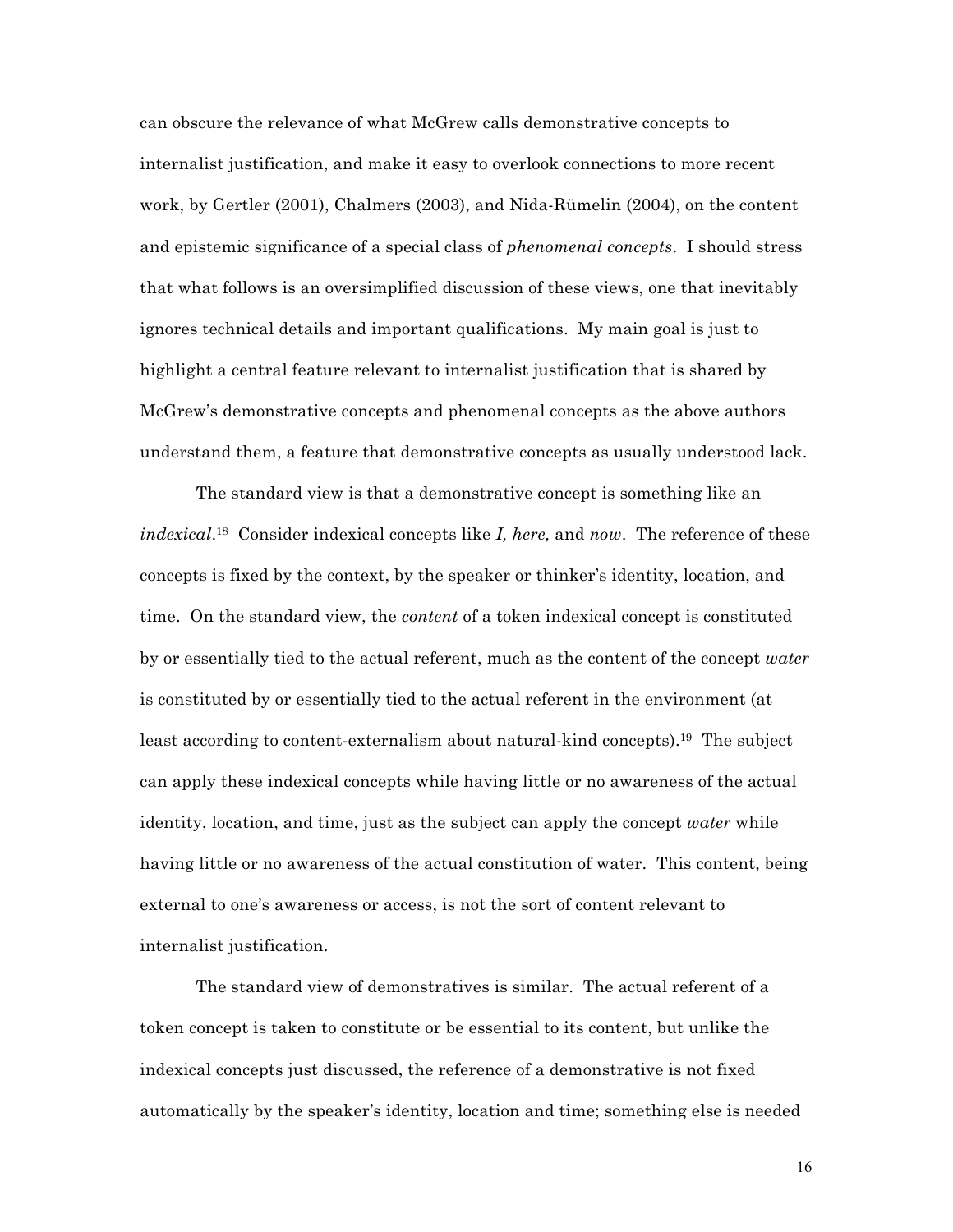to fix the reference. Consider, for example, the thought one might express by saying '*that* is a tomato.' My identity, location, and time do not fix the referent of the demonstrative. Different views of the reference-fixing factor have been proposed, with the main suggestions being that reference is fixed by one or more of the following: a *demonstration*, understood as an act of pointing or gesturing or some similar behavior; an *intention* to point or refer to an object of a certain kind<sup>20</sup>; or some appropriate causal or spatial relation (e.g., between the agent's pointing or utterance and some item in the environment). What is important for our purposes is that none of these views take the reference-fixing to be done purely by *acquaintance* or *direct awareness*. Indexicals and demonstratives are sometimes regarded as instruments or devices of "direct reference," but this is usually just taken to mean that the content of a token indexical or demonstrative just is the referent (or, perhaps, that such concepts lack content); it does not mean that the referent is an object of direct awareness. I may use tokens of the demonstrative 'that' in two separate contexts with the intention of picking out a physical object (e.g., "*that* is a tomato") and yet only succeed in picking out a physical object in one context because I am hallucinating in the other. On the standard view, these token concepts have different contents even if there is no difference in what I am directly aware of in the two cases. Thus, a demonstrative concept, as usually understood, picks out whatever one happens to be pointing to or gesturing at, whatever it is that one intends to point to or refer to, or whatever happens to stand in the appropriate causal or spatial relation to the agent. As Chalmers puts it, its content might be glossed roughly as "this, whatever it happens to be" (2003: 227). The subject can apply this concept and yet lack any awareness of the content or referent of the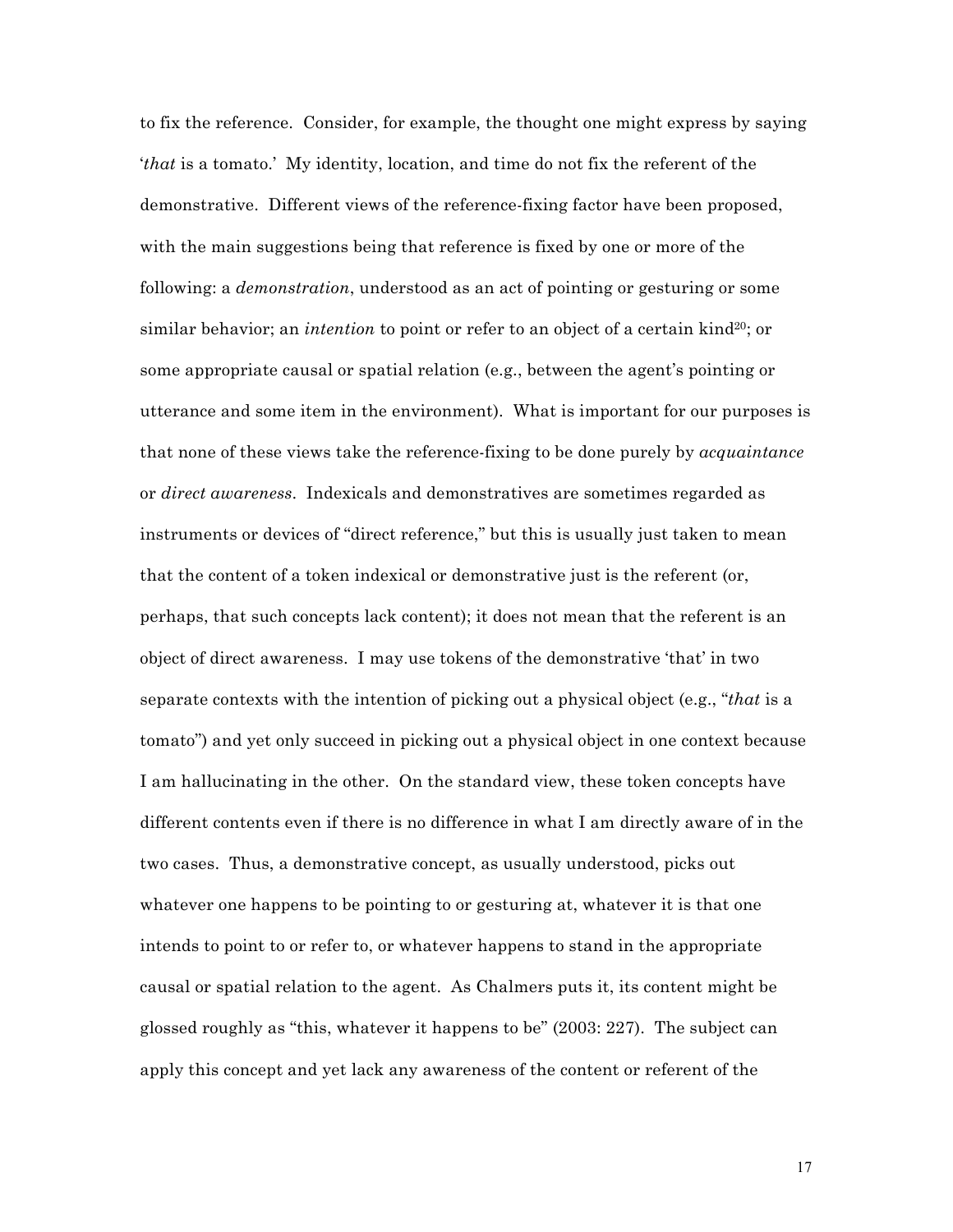concept. This is not the sort of content that can make a difference to the subject's perspective, and hence be relevant to internalist justification.

McGrew's view and the standard view have at least one thing in common: the referent of a token demonstrative concept constitutes the content of the concept. But this similarity, together with the shared use of terms like 'demonstrative', 'reference', and 'direct', belies the important difference that, for McGrew, the reference is fixed by *direct awareness*, and not by acts of pointing or gesturing, by the subject's intentions to refer to a certain sort of thing, or by causal relations. There is no need to deny that there is a dimension of content that is contextual or external, or that demonstrative concepts as typically used in ordinary language, or in typical cases involving reference to objects of perception, behave more or less as the standard view has it. But McGrew could insist that there is another, epistemically more fundamental dimension of content fixed by direct awareness rather than an act of demonstration more broadly characterized.<sup>21</sup>

McGrew is not alone in holding that experiential or phenomenal features can, by virtue of our direct awareness of them, constitute the content of a special class of concepts. Gertler (2001), Chalmers (2003), and Nida-Rümelin (2004) defend views very much in the same spirit, views that might be considered natural developments of McGrew's view.22 Gertler (2001) distinguishes between ordinary demonstratives, which typically involve an intention to pick out an entity that satisfies some description, and a *pure* demonstrative which picks out its referent solely by an act of demonstrative attention to a phenomenal property. Chalmers (2003) defends the view in some detail, providing an analysis of the two dimensions of content and the relations between them23, and motivating the need for what he calls a *direct phenomenal concept*, a concept *constituted* by a phenomenal quality.24 He notes that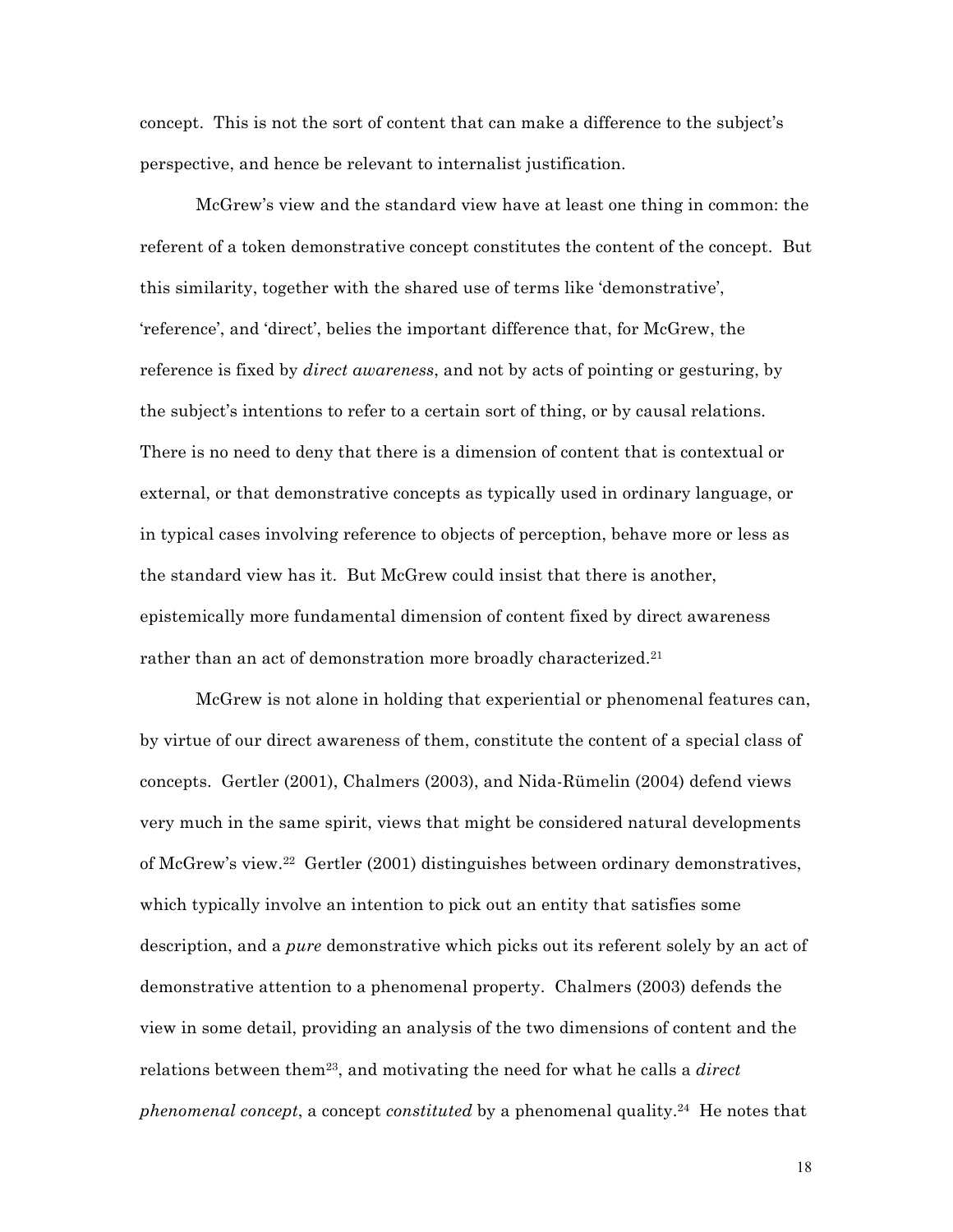demonstratives are naturally used to express direct phenomenal concepts (e.g., "I am experiencing *this* quality"), and that there may be a sense in which a direct phenomenal concept is a "demonstrative" concept, but he avoids such a label at least in part because of the danger of confusing direct phenomenal concepts with demonstrative ones as usually understood (2003: 227). When it comes to such phenomenal concepts there is no "gap" left between what I am aware of or acquainted with and the phenomenal quality referred to by the concept, no "gap" of the sort that remains between what I am aware of and some perceptual object that I might refer to "directly" by pointing. If I attend to an object of direct awareness, e.g., an instance of phenomenal redness, I can believe of that instance that it is *red*, a direct phenomenal concept whose content is constituted by the phenomenal property attended to. For this kind of belief, there is no "gap" between grasping its content and grasping its truth-maker, and hence no sense in requiring any further awareness of a relation between them.25

### **VI. THE APPEAL OF THE STRONG AWARENESS REQUIREMENT**

If what I have argued thus far is right, Bergmann fails to show that Fumerton and McGrew's weak-awareness accounts are vulnerable to the SPO. But how might a weak-awareness internalist explain the temptation to think that avoiding the SPO requires something like strong awareness? Various factors might be at work here, but a look at some parts of BonJour's influential discussion of Norman suggests *one* plausible explanation of this temptation, an explanation that is very similar to the "error theory" Bergmann himself provides to explain the appeal of higher-level requirements on justification.26 Suppose that Norman does not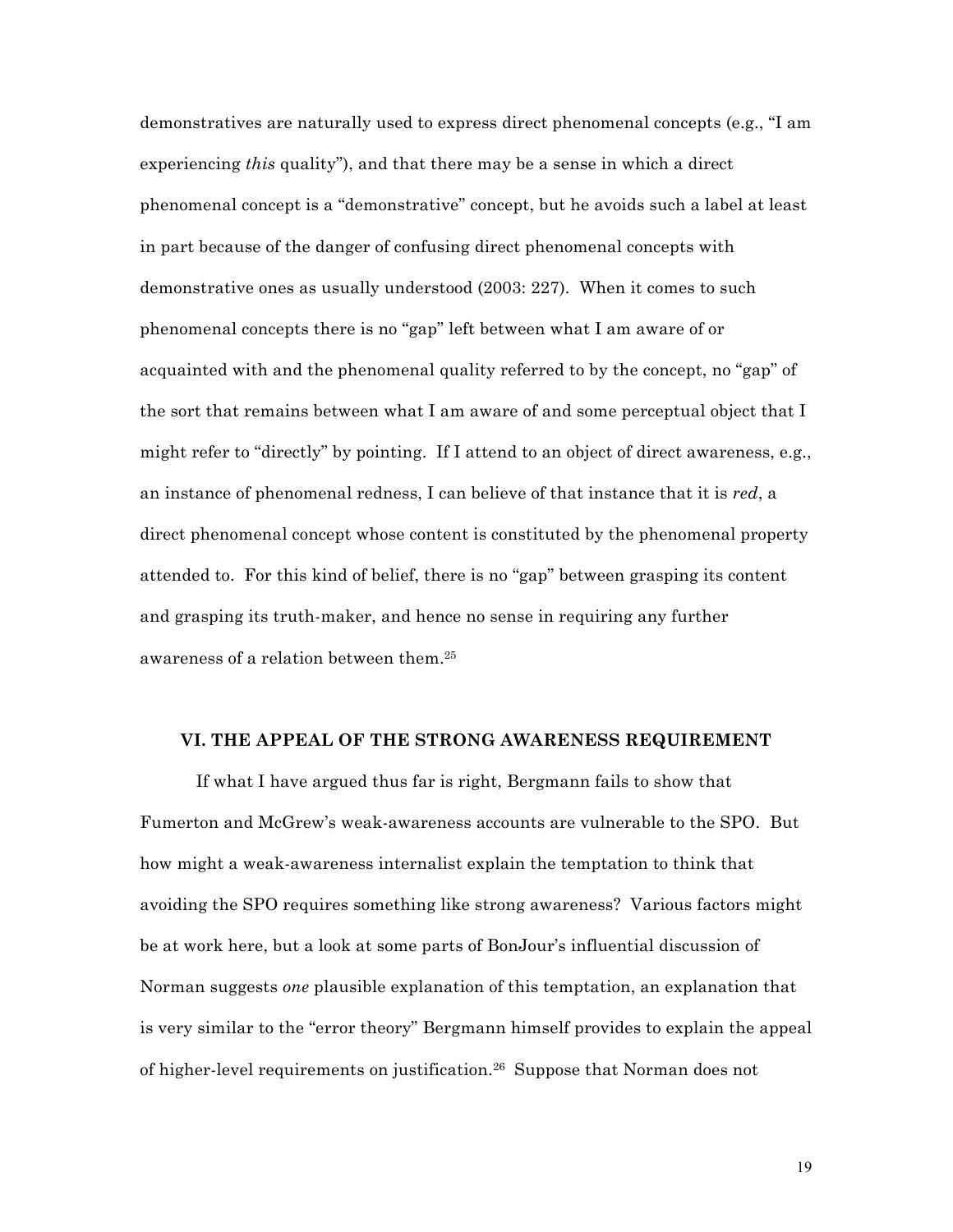believe that he has any clairvoyant power; he does not believe that his belief the

President is in New York is reliable. BonJour says that

…if this specification is added to the case, it becomes quite difficult to understand what Norman himself thinks is going on. From his standpoint, there is apparently no way in which he *could* know the President's whereabouts. Why then does he continue to maintain the belief that the President is in New York City? Why isn't the mere fact that there is no way, as far as he knows, for him to have obtained this information a sufficient reason for classifying his belief as an unfounded hunch and ceasing to accept it? And if Norman does not do this, isn't he thereby epistemically irrational and irresponsible?

Thus, I submit, Norman's acceptance of the belief about the President's whereabouts is epistemically irrational and irresponsible, and thereby unjustified…. Part of one's epistemic duty is to reflect critically upon one's beliefs, and such critical reflection precludes believing things to which one has, to one's knowledge, no reliable means of epistemic access. (BonJour 1985: 42; cited in Bergmann 2005: 429-30)

This talk of one's "epistemic responsibility" or "epistemic duty to reflect critically upon one's beliefs" might lead one to accept the strong awareness requirement by something like the following reasoning. A belief is epistemically justified only if it is held in an epistemically responsible way. Norman's belief appears to be epistemically irresponsible, for he does not undertake the minimum critical reflection on this belief that being epistemically responsible requires. To be epistemically responsible, Norman must reflect on his belief and consider whether he is aware of anything relevant in any way to the truth or appropriateness of his belief that the President is in New York, anything that could provide a reason to think that the President is indeed in New York. If he considers this question and is proceeding in an epistemically responsible way, he will take some attitude or other relative to some proposition to the effect *that he is aware of a good reason to think that the President is in New York*; he will come to believe, disbelieve, or withhold belief from that proposition. If he comes to disbelieve or withhold belief from this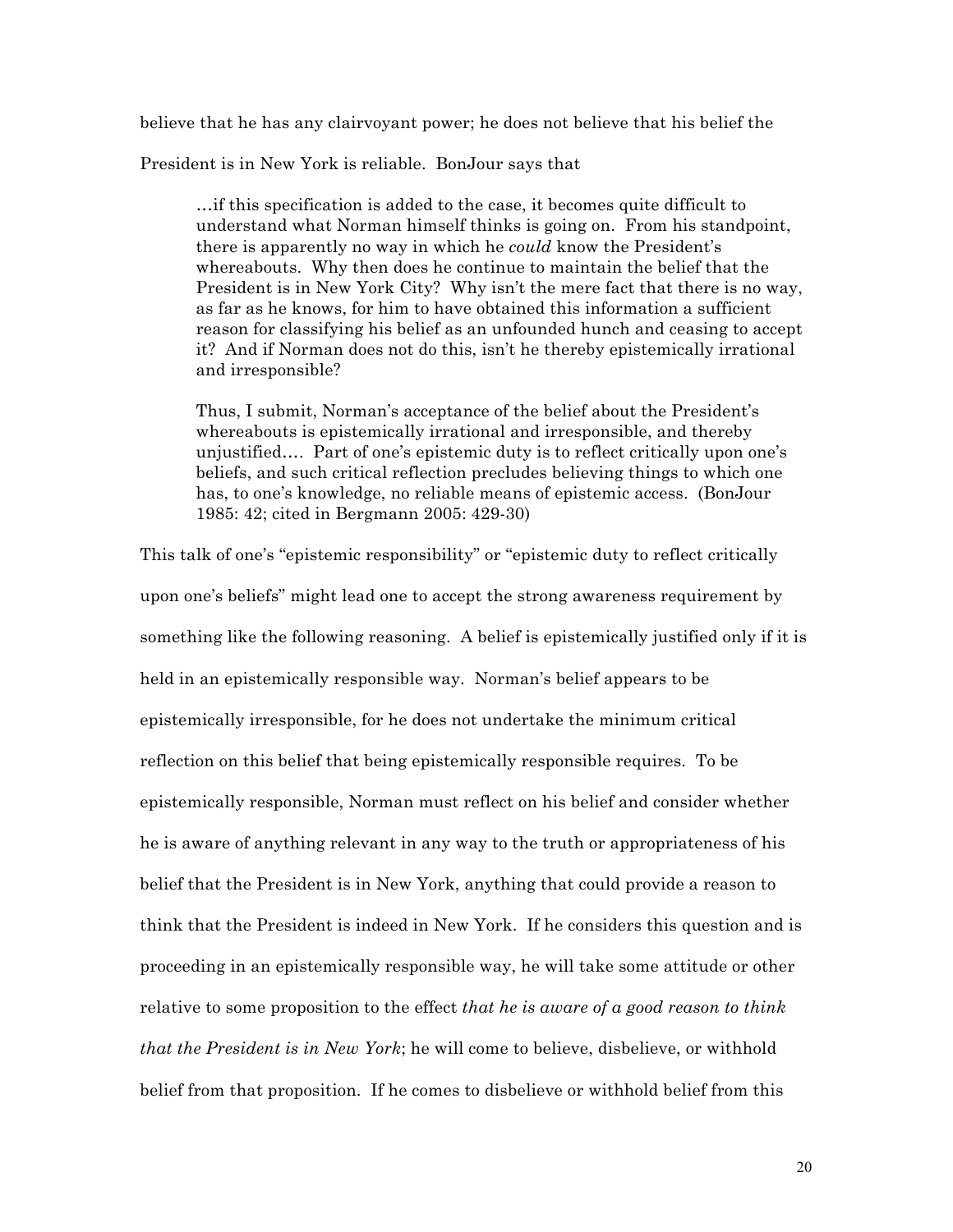proposition and yet continues to believe that the President is in New York, then the latter belief is not responsibly held. Therefore, in order to be epistemically justified in believing that the President is in New York, Norman must believe that he is aware of something that provides a good reason to think that the President is indeed in New York. This suggests that, more generally, S is epistemically justified in believing that *p* only if S believes that S is aware of something that is relevant to the truth or appropriateness of believing that *p*.

Something like this reasoning helps explain the tendency to think that avoiding the SPO requires strong awareness. However, as an explicit bit of reasoning it is unimpressive. First, there is the controversial claim that epistemic justification requires epistemic responsibility (or perhaps that it requires some sort of diachronic or methodological rationality having to do with how one ought to change one's beliefs over time in light of one's apparent evidence). At the time of his initial discussion of the Norman case, BonJour explicitly held that the concept of epistemic justification is deontological at its core, having to do with epistemic responsibility (1985: 8). But most if not all classical foundationalists (and many other epistemologists), including BonJour himself, deny this (BonJour 2001; Fumerton 1995: 8-20).

Second, even granting that Norman cannot be epistemically responsible or epistemically justified in his belief that the President is in New York unless he holds some higher-level attitude about this belief, it does not follow that no belief can be justified unless the subject also has a justified higher-level attitude about it. That Norman lacks any higher-level attitude about the reliability of his belief makes it very difficult to see how he could be justified, especially given how isolated this belief is from any other perceptual beliefs. But this leaves entirely open the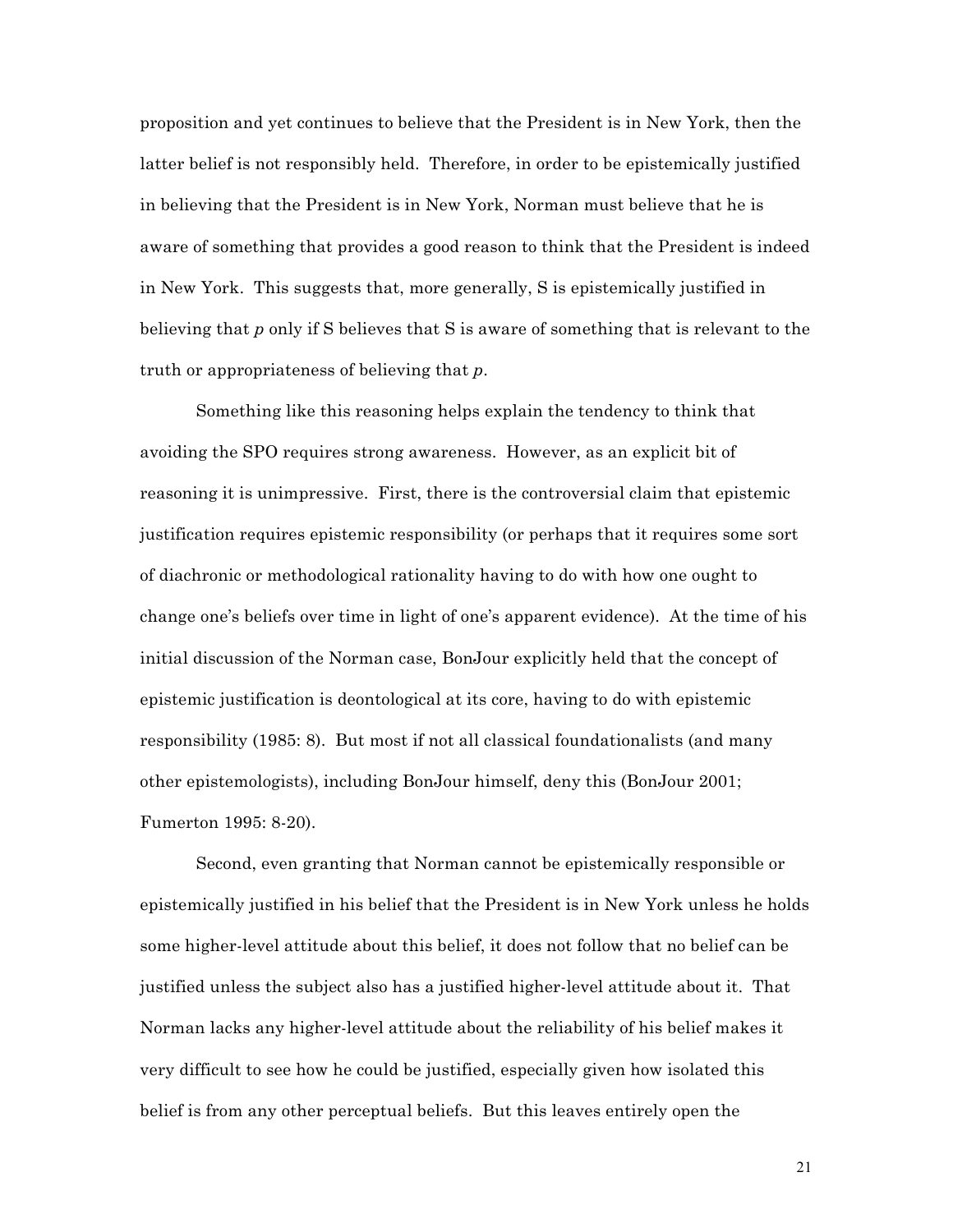possibility that there are some facts (e.g., facts about our own conscious mental states) of which we can be *directly aware* and on the basis of which we can form some responsible or justified beliefs. When we focus on cases like that of Norman it is easy to ignore this possibility and thereby by misled to generalize from the Norman case and hold that, for any belief, that belief is justified only if one conceives of some object of awareness as relevant in some way to its truth or reliability. I'm not saying, of course, that internalists who are inclined to accept the strongawareness requirement rely explicitly on anything like the above reasoning, but it can explain how some might be led to accept the strong awareness requirement by reflection on cases like that of Norman.

## **CONCLUSION**

What should we say about reliable Jack and perceptual Jack? What kind of grasp of the relevance of their evidence to the truth of their respective beliefs would yield justification? The classical internalist foundationalists Bergmann is engaging would insist that what we need here are principles of inductive or abductive reasoning that, at a fundamental level, will have to be justifiable a priori. While there's a strong intuitive pull to the idea that we can be directly aware of simple entailment relations, just as Fumerton claims we can be directly aware of correspondence relations, matters are much more complicated here.<sup>27</sup> But, as we have seen, Bergmann grants that one may be an internalist and a skeptic; it may be that we need good reasons to be justified in our beliefs, and that for many of our beliefs, we lack the good reasons we need. So, even *if* we don't have the kind of a priori grasp of connections we would need to be justified in beliefs about the external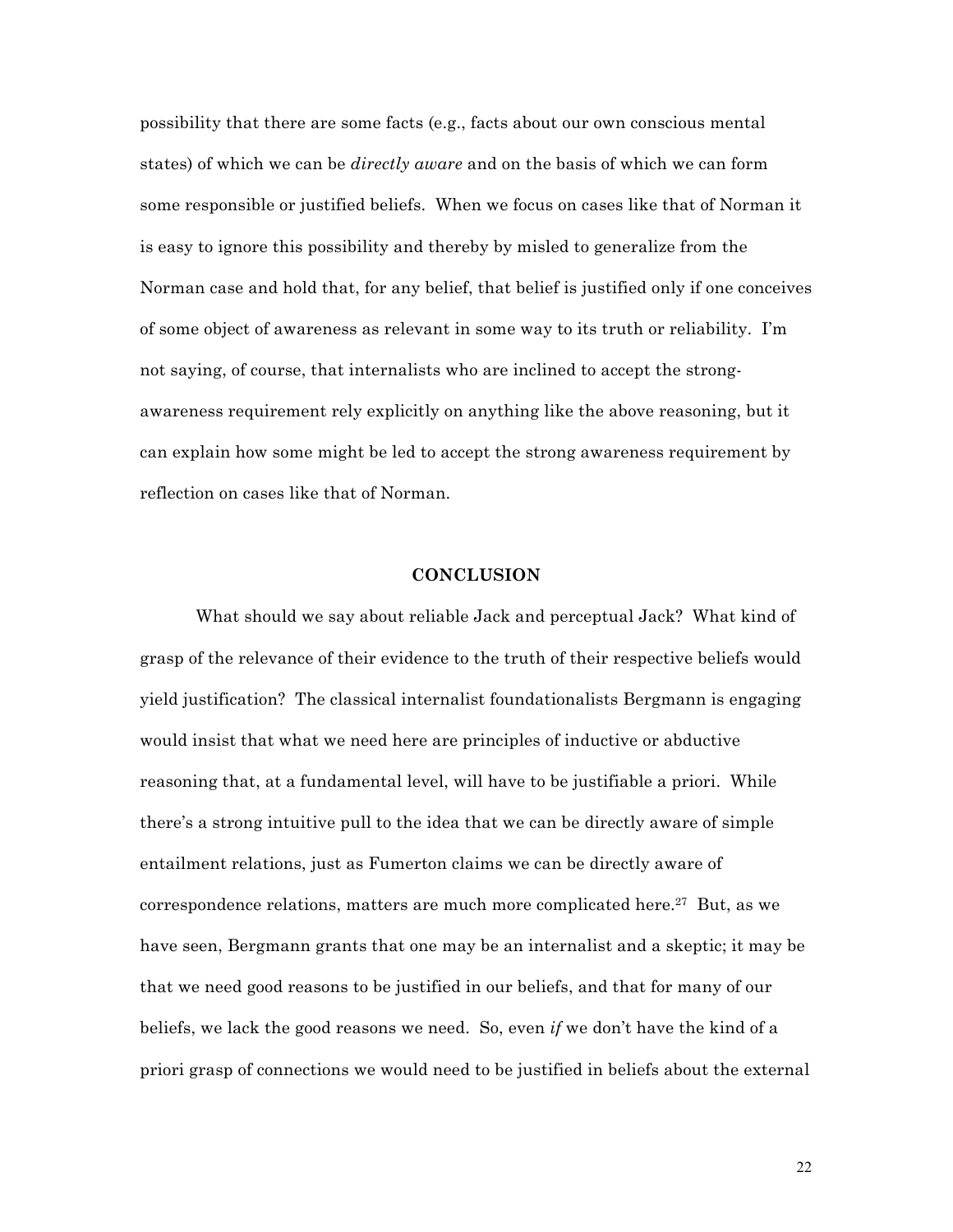world, none of this would show that internalists cannot use cases like Norman to support an awareness requirement on justification.

I have shown that classical foundationalists can hold on to the main motivation for internalism without being saddled with an infinite regress of justifiers. Appealing to the kinds of awareness I have discussed will no doubt strike some as ad hoc, but I don't think it is. These moves account for the intuitions in the Norman case, end the regress of justification, and preserve an intuitive distinction between a belief's being based upon or grounded in good evidence and its being merely caused by something that could in principle serve as good evidence. And, pre-theoretically, the claim that we can be internally justified in accepting at least some beliefs is very plausible.28

### **BIBLIOGRAPHY**

- Bergmann, Michael. 2005. "Higher-Level Requirements and Defeaters." *Philosophical Quarterly* 55: 419-36. -----2006. *Justification without Awareness*. Oxford: Oxford University Press. BonJour, Laurence. 1978. "Can Empirical Knowledge Have a Foundation?" *American Philosophical Quarterly* 15: 1-13. -----1985. *The Structure of Empirical Knowledge.* Cambridge, MA: Harvard University Press. -----1995. *In Defense of Pure Reason*. Cambridge, MA: Cambridge University Press. -----2001. "The Indispensability of Internalism." *Philosophical Topics* 29: 47-65. -----2003. "A Version of Internalist Foundationalism." In L. BonJour and E. Sosa, *Epistemic Justification: Internalism vs. Externalism, Foundations vs. Virtues*. Malden, MA: Blackwell. Braun, David. 2007. "Indexicals." *The Stanford Encyclopedia of Philosophy (Winter 2007 Edition)*, Edward N. Zalta (ed.), URL = <http://plato.stanford.edu/archives/win2007/entries/indexicals/>. Chalmers, David. 2002. "The Components of Content." In Chalmers (ed.), *The Philosophy of Mind: Classical and Contemporary Readings*. New York: Oxford University Press. -----2003. "The Content and Epistemology of Phenomenal Belief." In Q. Smith and A. Jokic (eds.), *Consciousness: New Philosophical Essays.* Oxford: Oxford University Press.
- Crisp, Thomas. 2010. "A Dilemma for Internalism?" *Synthese* 144 (3).
- 23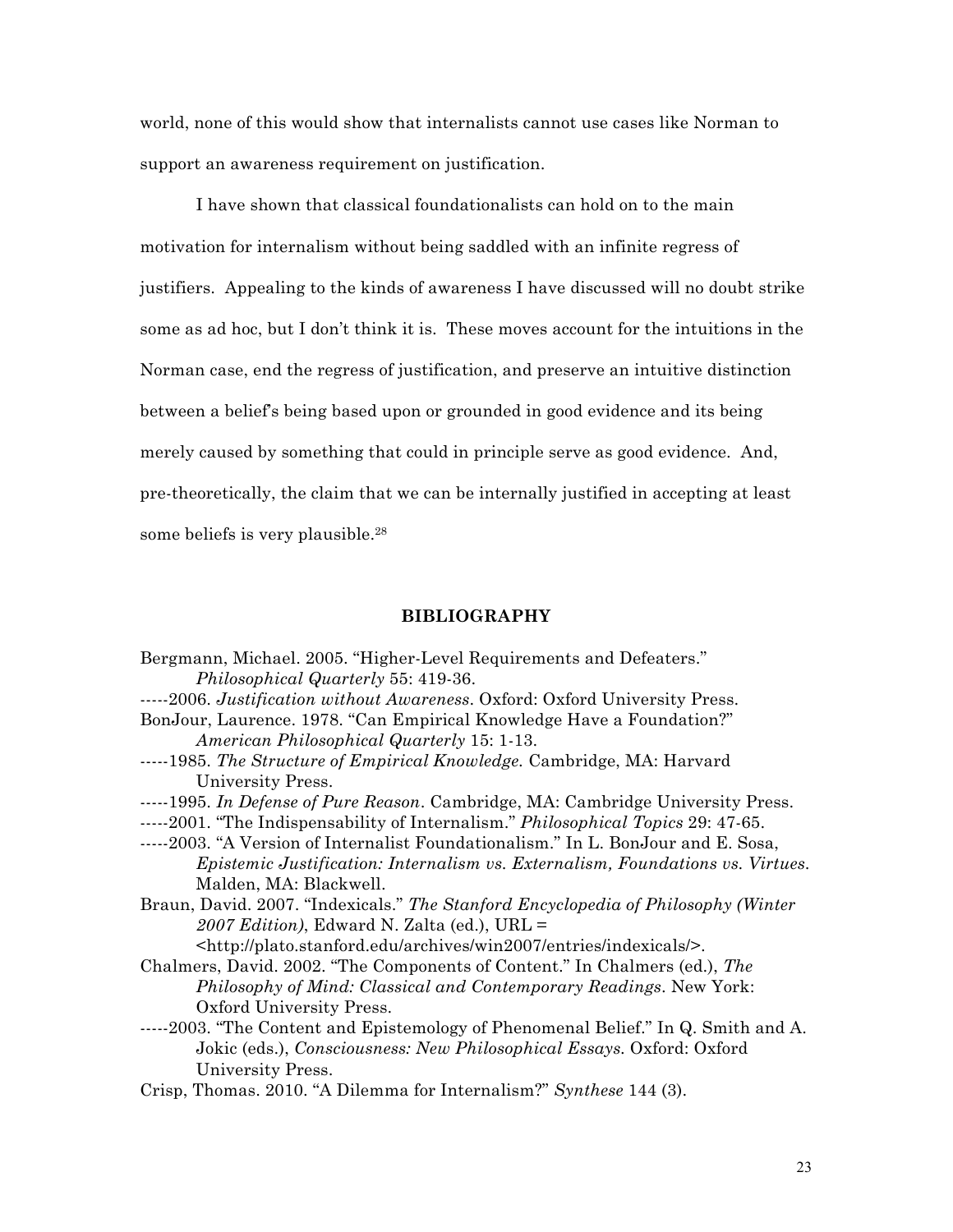Fales, Evan. 1996. *A Defense of the Given.* Lanham, MD: Rowman & Littlefield.

- Fumerton, Richard. 1995. *Metaepistemology and Skepticism.* Lanham, MD: Rowman & Littlefield.
- Gertler, Brie. 2001. "Introspecting Mental States." *Philosophy and Phenomenological Research* 63: 305-328.
- Huemer, Michael. 2001. *Skepticism and the Veil of Perception*. Lanham, MD: Rowman & Littlefiled.
- -----2007. "Compassionate Phenomenal Conservatism." *Philosophy and Phenomenological Research,* 74 (1): 30-55.
- Jackson, Frank. 1982. "Epiphenomenal Qualia." *Philosophical Quarterly* 32: 127-36.
- Kaplan, David. 1989. "Demonstratives." In Almog, Perry, and Wettstein (eds.), *Themes from Kaplan*. New York: Oxford University Press.
- McGrew, Timothy. 1995. *The Foundations of Knowledge.* Lanham, MD: Littlefield Adams Books.
- -----1999. "A Defense of Classical Foundationalism." In L. Pojman (ed.), *The Theory of Knowledge: Classical and Contemporary Readings* (2nd ed.). Belmont, CA: Wadsworth.
- Matheson, Jonathan, and Rogers, Jason. *Forthcoming*. "Bergmann's Dilemma: Exit Strategies for Internalists." *Philosophical Studies.*
- Nida-Rümelin, Martine. 2004. "What Mary Couldn't Know: Belief about Phenomenal States." In Ludlow, Nagasawa, and Stoljar (eds.), *There's Something About Mary*. Cambridge, MA: MIT.

Pryor, James. 2000. "The Skeptic and the Dogmatist." *Nous* 34 (4): 517-549.

- -----2004. "What's Wrong with Moore's Argument?" *Philosophical Issues* 14: 349-378.
- Russell, Bertrand. 1912. *The Problems of Philosophy*. London: Williams and Norgate.
- Sellars, Wilfrid. 1963. "Empiricism and the Philosophy of Mind." In *Science, Perception and Reality.* London: Routledge.
- -----1975. "The Structure of Knowledge." In H. N. Castaneda (ed.), *Action, Knowledge, and Reality*. Indianapolis: Bobbs-Merrill.

<sup>&</sup>lt;sup>1</sup> The Sellarsian dilemma is named after Wilfrid Sellars, in whose work it appears in at least a roughly similar form (see Sellars 1963, Part I; 1975). BonJour (1978, 1985, and with a response in 2003) presents the dilemma in a clearer, more commonly repeated form. The Sellarsian dilemma goes roughly as follows. The ultimate foundations of justification are either propositional/conceptual, or they are not. If they are <sup>2</sup> These are all classical foundationalists *not* in the sense that they require infallible or incorrigible foundational beliefs (though at least one of them does), but in the sense that they are committed to some version of the doctrine of the given—roughly, the idea that basic empirical beliefs can be justified on the basis of a direct or immediate awareness of mental states and their properties. The Sellarsian dilemma (see n. 1) is often directed at versions of classical foundationalism, with some form of direct or immediate awareness or acquaintance taking the place of the "foundations" in the dilemma.<br> $3 \text{ Crisp} (2010)$  and Matheson and Rogers (forthcoming) also defend internalism against Bergmann's

dilemma. Crisp argues against the strong-awareness horn of the dilemma, while I argue against the weakawareness horn here. Matheson and Rogers argue against both horns. They say that they find it plausible that a version of classical foundationalism or acquaintance-theory can escape the dilemma. However, they (and Crisp) focus primarily on showing that some version of the view that beliefs can be justified by "seemings" or "seeming-states" (propositional states distinct from belief) can escape the dilemma. (For a defense of such a view, see Huemer 2001 and 2007. I find the appeal to seemings in response to the weakawareness horn of the dilemma problematic. I will not argue for this in detail here, but see n. 12 below for a sketch of the argument I have in mind). My primary aim, on the other hand, is to defend some versions of classical foundationalism against the dilemma. However, proponents of non-classical views might find my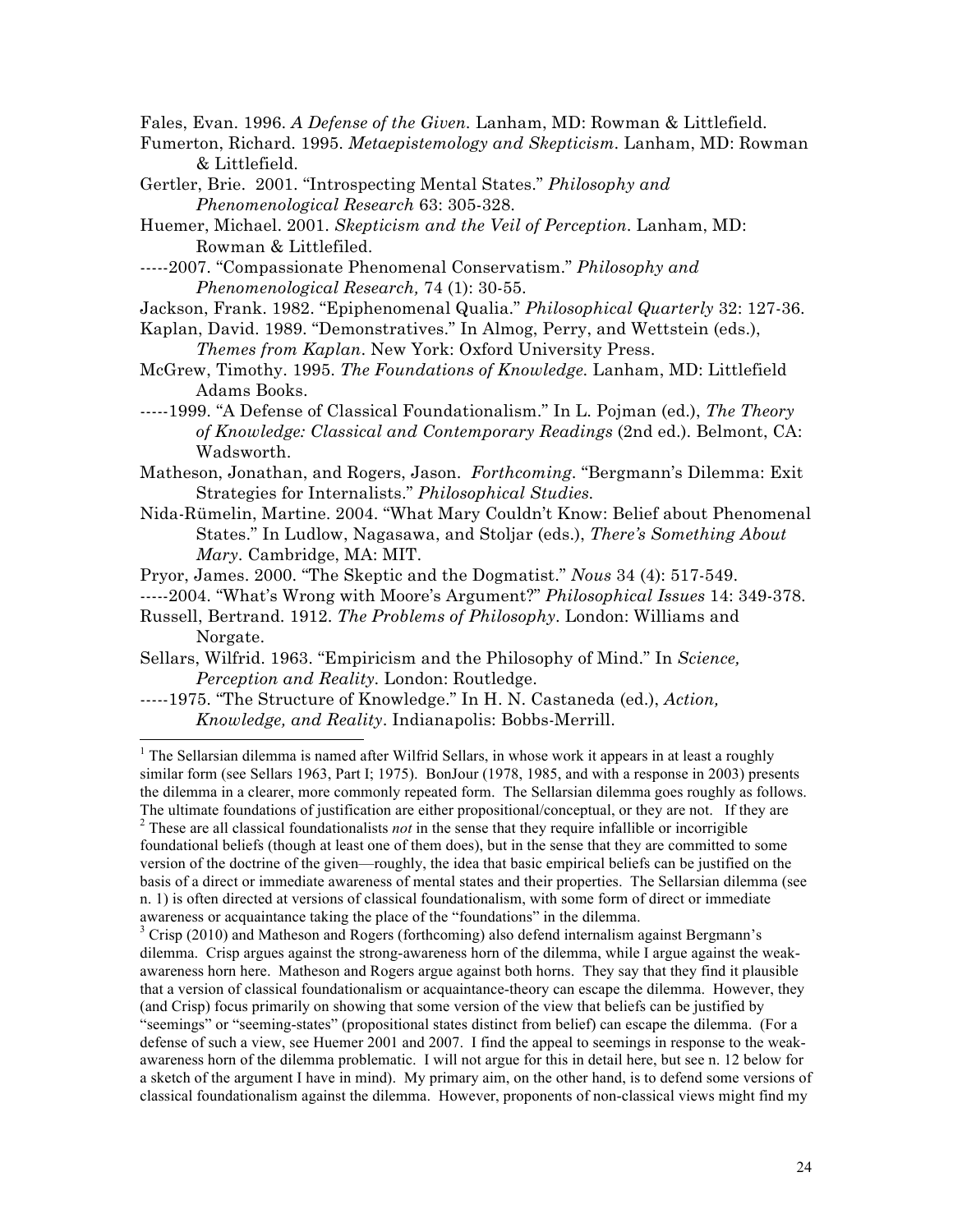reply to Bergmann's dilemma useful in considering how to strengthen their replies to the weak-awareness horn of the dilemma.

 $<sup>4</sup>$  This is a requirement for awareness-internalism as opposed to mentalism. Mentalism is, roughly, the</sup> view that justification is essentially a function of, or supervenes on, the subject's mental states. Bergmann argues against awareness-internalism in the first two chapters of his book, and then moves on to argue against mentalism in the third chapter. I want to defend awareness-internalism against Bergmann's dilemma, and will say nothing about mentalism.

 $<sup>5</sup>$  Let X be a justification-contributor of a belief of mine. Since I must be aware of all justification-</sup> contributors, I must be aware of X. It follows that *awareness of X* is itself a justification-contributor for my belief—call it  $X^*$ . But then, since  $X^*$  is a justification-contributor, I must also be aware of it, and so awareness of  $X^*$  is also a justification-contributor—call it  $X^{**}$ . So, I must also be aware of  $X^{**}$ …. This clearly leads to an infinite regress. See Bergmann 2006: 9-10, n. 13, and Fumerton 1995: 81.

 $6$  In his initial discussion of the Norman case, BonJour suggests that "the rationality or justifiability" of the belief "should be judged from Norman's own perspective" (1985: 42-4; see also section VI below). It is not obvious that justification generally requires some epistemic or higher-order judgment or belief, and many of today's internalists, including BonJour himself, would deny it. In more recent work also cited by Bergmann, BonJour expresses the intuition a bit more cautiously (BonJour 2003: 27-32).<br><sup>7</sup> The argument here is just as Bergmann presents it (13-14), except that he combines premises 5 and 6 into

a single premise.

<sup>8</sup> Crisp 2010 and Matheson and Rogers (forthcoming) argue against the strong-awareness horn of the dilemma.<br><sup>9</sup> For Bergmann's more detailed defense of premise 3, see section 3.2, 14-8.

 $\overline{a}$ 

<sup>10</sup> Thanks to an anonymous referee of the journal for suggesting that I make this more explicit.<br><sup>11</sup> Bergmann actually treats nonconceptual and conceptual weak awareness separately, but applies the very same reasoning for both.

<sup>12</sup> Can the fact that it *seems or appears* (a propositional attitude distinct from belief) to Jack that there is a white ball in the room make a difference to his justification? On some views, such as Pryor's dogmatism (2000, 2004) and Huemer's phenomenal conservatism (2001, 2007), its seeming or appearing to S that p provides some degree of prima facie or defeasible justification for the belief that p. If we make explicit that it does seem to Jack that there is a white ball in the room, a dogmatist or conservative might find it intuitive to say that the belief is true from Jack's perspective. Indeed, Matheson and Rogers (forthcoming) argue against Bergmann that seemings can make a difference to the subject's perspective. Bergmann (2006) doesn't explicitly discuss this sort of view, though I am happy to grant that it is vulnerable to the SPO.

While I cannot argue for this in detail here, I find the appeal to seemings in response to the weakawareness horn of the dilemma problematic. When we add to the Norman case that it *seems* to Norman that the president is in NY—the proposition seems to be true or strikes Norman as true—and leave everything else in the case as is, this intuitively makes no difference to Norman's epistemic perspective. Matheson and Rogers attempt to address this sort of concerns in a long footnote (forthcoming: n. 22). They say that while in the original case Norman has nothing other than the belief itself that might make a difference to his perspective on the belief, in this case there is something else—the seeming itself—that makes a difference. But what is it that is in my perspective when it seems to me that *p*? Is it just the proposition *p* (or perhaps the proposition  $p$  is true) that is in the subject's perspective? But if this is all, then it is not clear why this makes an epistemic difference, whereas merely thinking or consciously believing that *p* (or that *p is true*) does not. In response, one might claim that a seeming that *p* involves a distinctive phenomenology, a felt or conscious "pull" or "impulsion" towards the truth of *p* (Matheson and Rogers: n. 22). For it to seem to me that *p* is for me to be aware of or have within consciousness the assertive, striking-me-as-true character of my attitude towards *p*. This idea might be fleshed out in different ways. We might hold that having a seeming that *p* involves a direct awareness of the distinctive assertive character of the attitude. Alternatively, we might hold that whenever S has a first-order seeming that *p*, it also seems to S that it seems to her that *p*, either by S's having a distinct second-order seeming state or a second-order representation as part of the same token state. Whatever the particular proposal, the following familiar problem arises. Suppose that it seems to me that there is a red table here, and so I am in some way aware of its seeming to me that there is a red table here. Does that improve my perspective on the truth of the proposition? Once we bring the fact that I have thus-and-such seemings into my perspective, perhaps these can provide evidence, but the evidence cuts both ways: various skeptical hypotheses become relevant, and I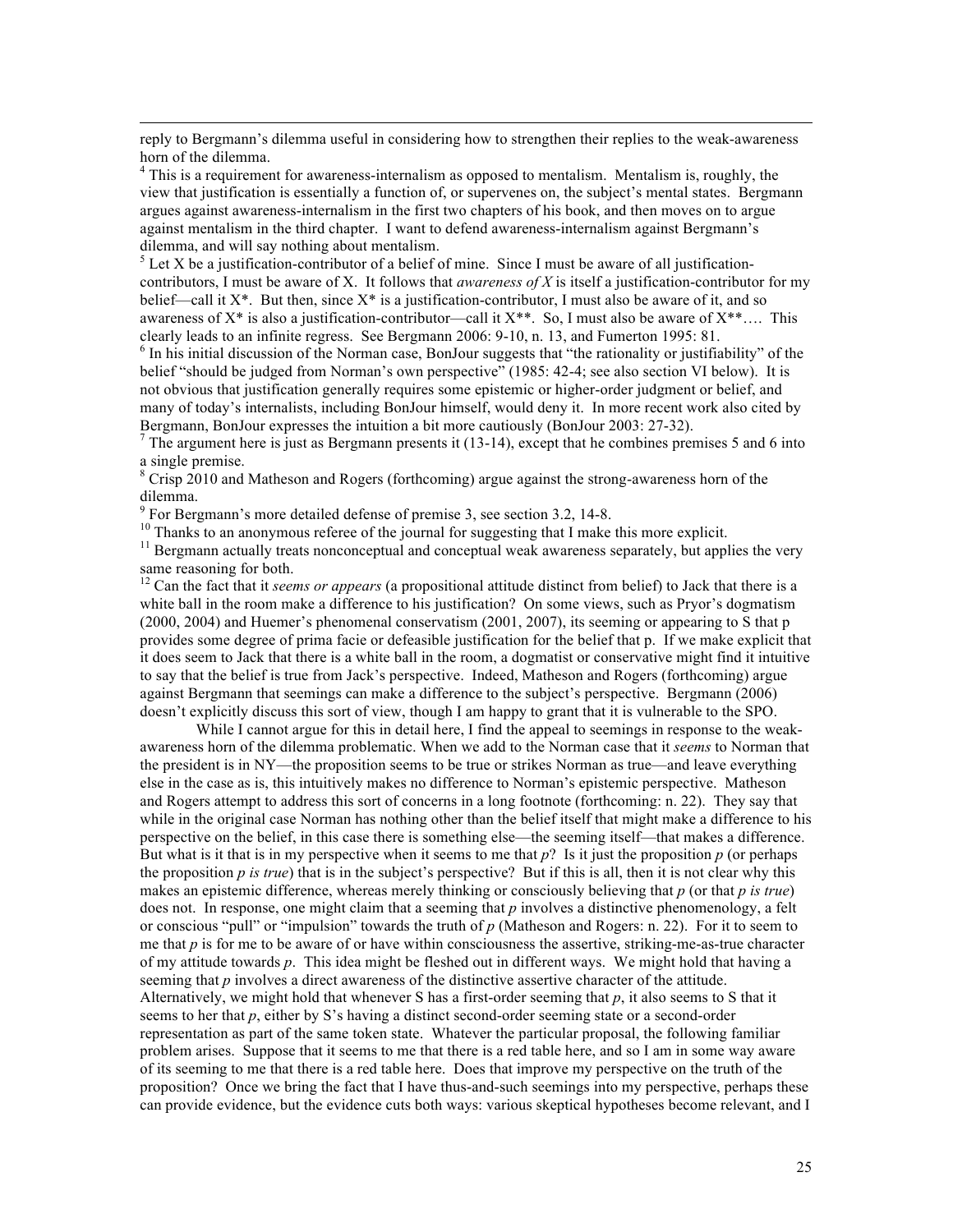need some reason to think that the actual truth of a proposition accounts for its seeming to be true better than anything else does. I need some reason to think that the hypothesis that there is a table here accounts for its seeming to me that there is a table here, and that it does so better than the hypothesis that I am hallucinating a table. I need some reason to think that the table's being red accounts for its seeming to me to be red, and does so better than the hypothesis that it is a white table illuminated by red lights. Unless I have some such reason, it is difficult to see why the seeming, of which I am aware, makes any difference to my perspective on the belief's truth.<br><sup>13</sup> Fumerton qualifies the analysis to allow a *false* belief to be foundationally justified, in some

 $\overline{a}$ 

circumstances, by acquaintance with a fact very similar to one that would correspond to the false proposition believed. The matter of whether and how we should accommodate fallible foundations, while important, introduces complications and difficulties that I have no room to discuss here.

 $14$  I am grateful to an anonymous referee of the journal for pointing out that Bergmann's own discussion of defeaters might be relevant here.

<sup>15</sup> McGrew accepts an infallibility or incorrigibility thesis *only* for foundational beliefs. For simplicity, Bergmann considers a view that accepts the infallibility thesis for all justified beliefs. See Bergmann 2006:

32, n. 7.  $\frac{16}{16}$  What Bergmann actually says is that "it is doubtful in the extreme that we can, on the meager basis of such beliefs together with infallible a priori beliefs in necessary truths, arrive *infallibly* at any conclusions about the external world" (33, my emphasis). McGrew accepts infallibility *only* for foundational beliefs, though Bergmann ignores that "wrinkle" for simplicity (32, n. 7).

<sup>17</sup> Bergmann does consider a different weak-awareness internalist version of infallibilism, one according to which justified belief requires nonconceptual awareness of its being impossible that the belief be false, and he argues in a similar fashion as he did against Fumerton that the view is vulnerable to the SPO.<br><sup>18</sup> For a useful introduction to Kaplan's 1989 work on demonstratives and its influence, see Braun 2007.

<sup>19</sup> On the standard view, indexicals (and natural-kind concepts like *water*) are "rigid designators": roughly, they pick out the same thing—whatever the referent happens to be in the actual world—in all possible counterfactual worlds.

<sup>20</sup> Even the reference of indexicals like *here* and *now* is often fixed by the speaker's intentions. In saying that "we have beer *here*" I may intend to refer to a house, a city, a state, or a continent. In this respect,

some indexicals are more like demonstratives than pure indexicals like *I*. <sup>21</sup> For example, BonJour (1995: 170-4) grants that indexicals and natural-kind concepts like *water* have a content that is external or contextual, but denies that there is any clear reason to think that there is no content in the vicinity that is internal or more clearly relevant to internalist justification.

 $22$  Chalmers is more explicit about the connections to classical foundationalism. See his discussion of

acquaintance and justification in 2003: section 4.<br><sup>23</sup> For a useful, brief introduction to the two-dimensional semantic framework, see Chalmers 2003: 268-71.<br><sup>24</sup> Chalmers and Nida-Rümelin argue that it is difficult to m like Jackson's (1982) Mary unless we accept that there is a core phenomenal concept whose content is constituted by an underlying phenomenal or experiential quality. After being confined to a black-and-white environment for all her life, Mary is allowed to experience color for the first time. Intuitively, Mary will learn something new; she will learn what it is like to experience red. And it doesn't seem that she could have arrived at this knowledge of what it is like to experience red by having some descriptive or comparative knowledge regarding phenomenal redness (e.g., conceiving it as *the phenomenal quality normally produced in such-and-such subjects in such-and-such conditions*), or by picking out the phenomenal quality indexically.

<sup>25</sup> Direct phenomenal concepts last only as long as the experiences that constitute their contents. But subjects might retain knowledge of what an experience is like even after the experience is long gone, by acquiring what Chalmers calls a *standing phenomenal concept*. Standing phenomenal concepts are still very much like direct phenomenal concepts, and not like concepts that depend on some further description or some act of demonstration. While Chalmers does not say exactly what determines the content of such concepts, he finds it "plausible that their content is determined by some combination of (1) non-sensory phenomenal states of a cognitive sort, which bear a relevant relation to the original phenomenal quality in questions—e.g., a faint Humean phenomenal 'idea' that is relevantly related to the original 'impression'; (2) dispositions to have such states; and (3) dispositions to recognize instances of the phenomenal quality in question" (2003: 239).